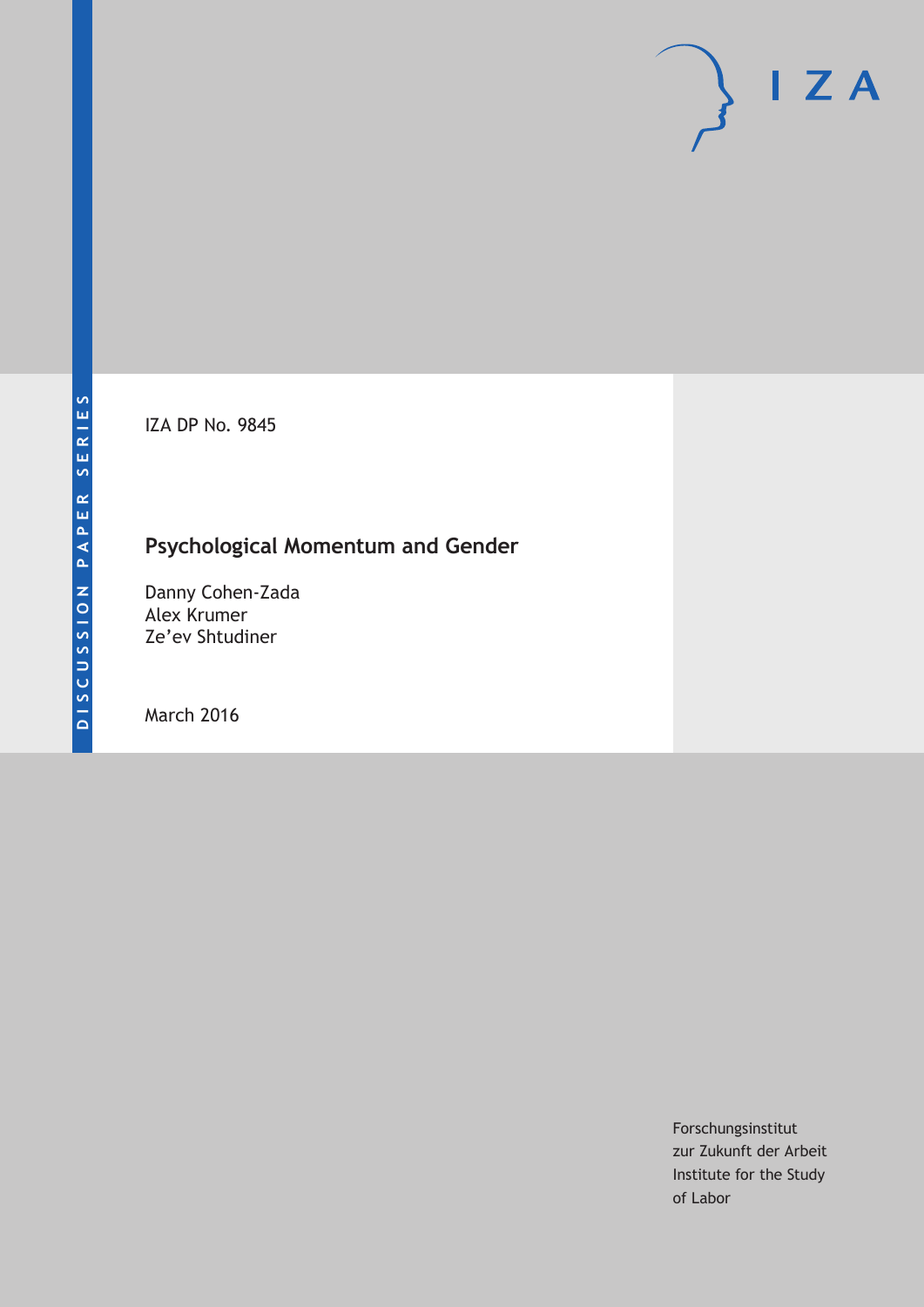# **Psychological Momentum and Gender**

## **Danny Cohen-Zada**

*Ben-Gurion University of the Negev and IZA* 

# **Alex Krumer**

*SEW, University of St. Gallen* 

## **Ze'ev Shtudiner**

*Ariel University*

## Discussion Paper No. 9845 March 2016

IZA

P.O. Box 7240 53072 Bonn **Germany** 

Phone: +49-228-3894-0 Fax: +49-228-3894-180 E-mail: iza@iza.org

Any opinions expressed here are those of the author(s) and not those of IZA. Research published in this series may include views on policy, but the institute itself takes no institutional policy positions. The IZA research network is committed to the IZA Guiding Principles of Research Integrity.

The Institute for the Study of Labor (IZA) in Bonn is a local and virtual international research center and a place of communication between science, politics and business. IZA is an independent nonprofit organization supported by Deutsche Post Foundation. The center is associated with the University of Bonn and offers a stimulating research environment through its international network, workshops and conferences, data service, project support, research visits and doctoral program. IZA engages in (i) original and internationally competitive research in all fields of labor economics, (ii) development of policy concepts, and (iii) dissemination of research results and concepts to the interested public.

IZA Discussion Papers often represent preliminary work and are circulated to encourage discussion. Citation of such a paper should account for its provisional character. A revised version may be available directly from the author.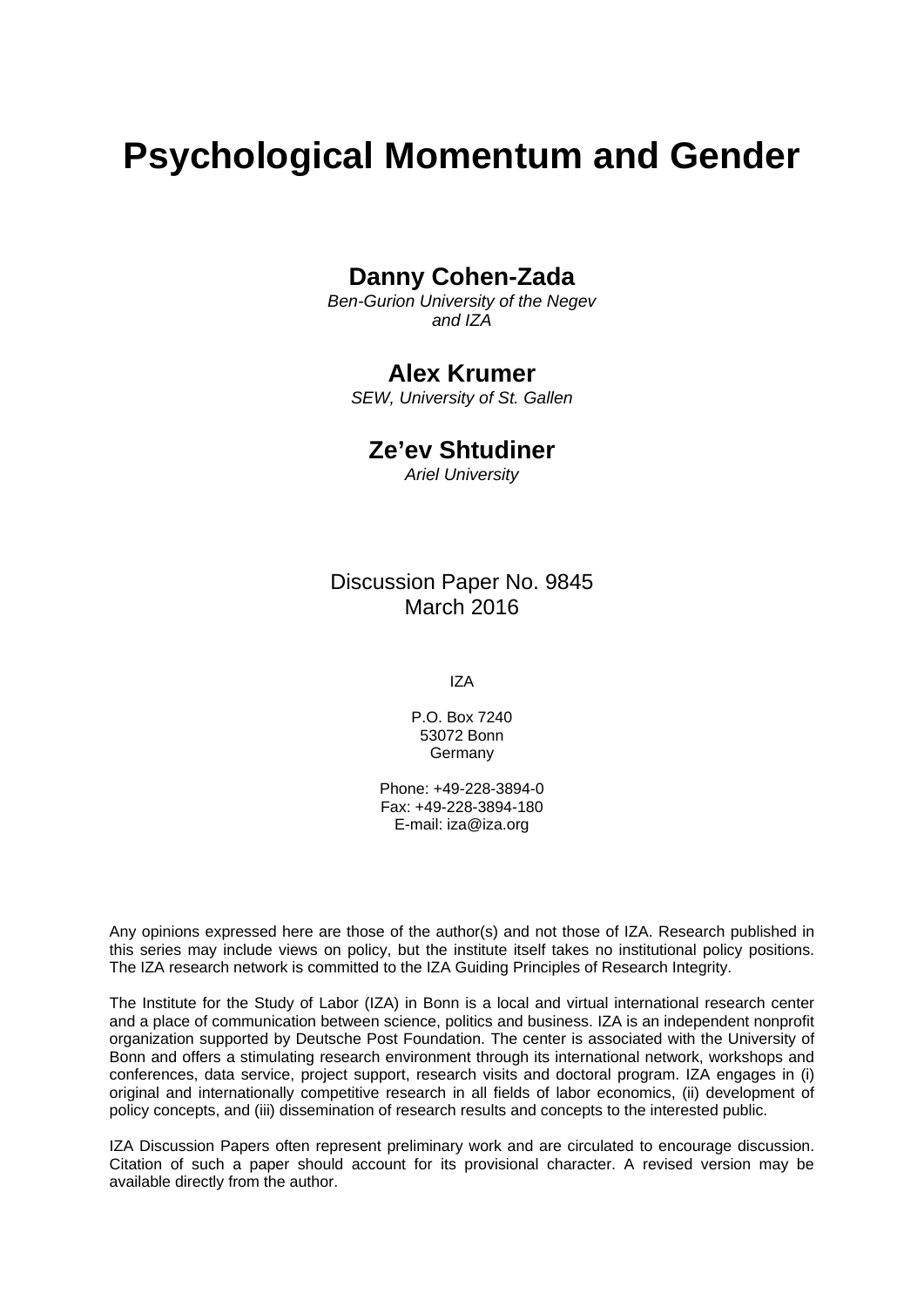IZA Discussion Paper No. 9845 March 2016

# **ABSTRACT**

# **Psychological Momentum and Gender\***

We exploit a natural experiment in which two professionals compete in a one-stage contest without strategic motives and where one contestant has a clear exogenous psychological momentum advantage over the other in order to estimate the causal effect of psychological momentum on performance. We find that men's performance is significantly affected by psychological momentum, while women's is not. This result is robust to different specifications and estimation strategies. Our results are in line with evidence in the biological literature that testosterone, which is known to enhance performance of both men and women, commonly increases following victory and decreases following loss only among men. Implications of our findings for contest design are also discussed.

JEL Classification: J16, J24, L83

Keywords: psychological momentum, contest, gender differences, performance

Corresponding author:

 $\overline{a}$ 

Alex Krumer Swiss Institute for Empirical Economic Research University of St. Gallen Varnbüelstrasse 14 CH-9000 St. Gallen **Switzerland** E-mail: alexander.krumer@unisg.ch

<sup>\*</sup> The authors thank Sagi Gur, Andrea Ichino, Moshe Justman, Florian Lindner, Ignacio Palacios-Huerta, Oren Rigbi, Bradley Ruffle, Aner Sela, Andrew Yates, Ro'i Zultan, seminars participants at University of St. Gallen and Ski and Labor seminar 2016 for helpful comments. We gratefully acknowledge the help of Elisabetta Fratini and Simon Mares from the International Judo Federation (IJF) for their assistance with the collection of the data. Finally, we thank Hedva Kazin for an excellent research assistance.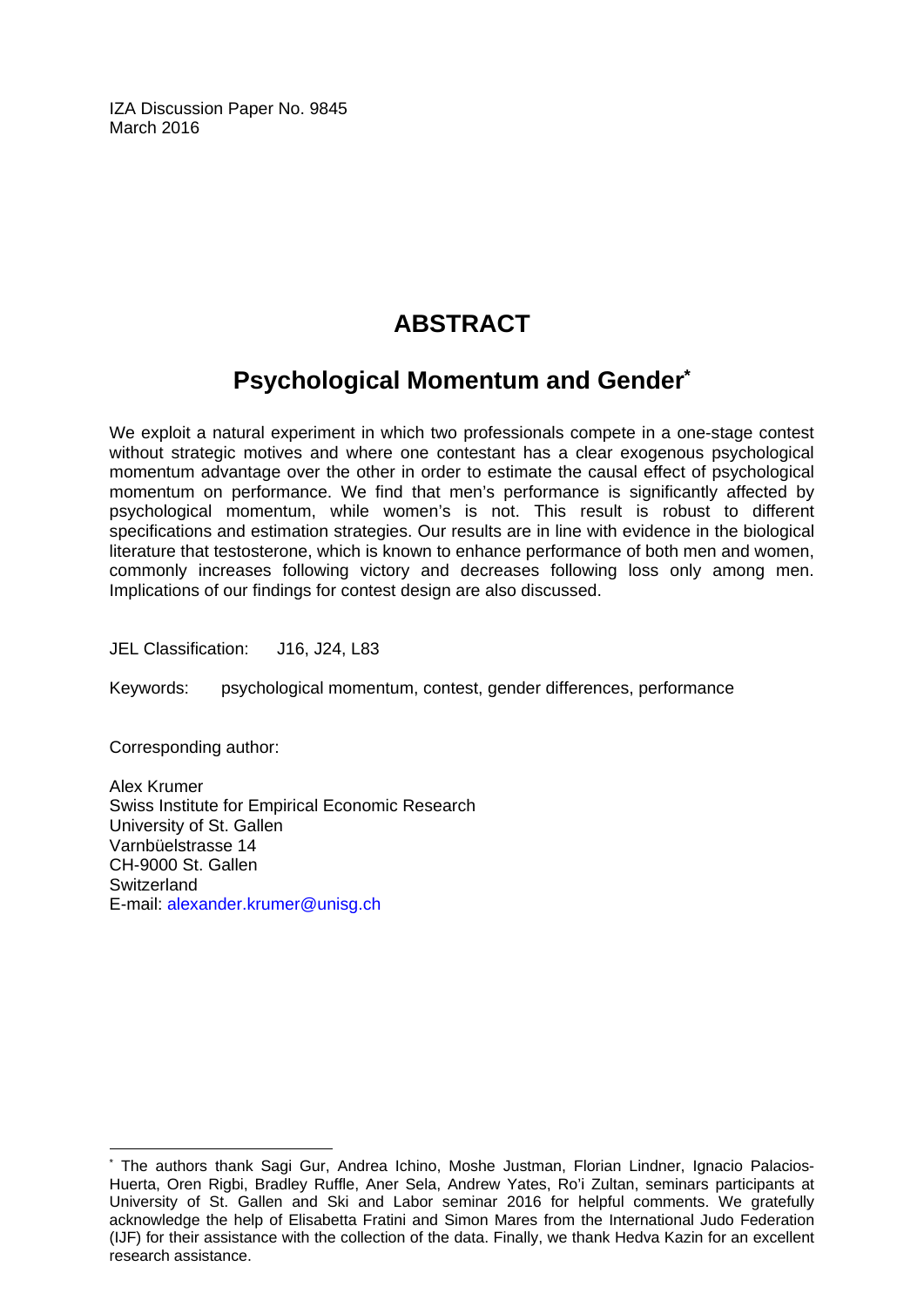#### **1. Introduction**

The effect of success or failure on subsequent performance has aroused much attention among economists and motivation researchers for quite some time now, with the common perception being that momentum can powerfully affect performance. This can be seen in various situations including political campaigns (Klumpp and Polborn 2006), investment in the stock markets (Fama and French 2012; Asness et al. 2013) and tennis matches (Malueg and Yates 2010).

Two distinct types of momentum are known to exist in the contest literature: strategic momentum and psychological momentum. Strategic momentum is generally generated by strategic incentives inherent in the contest (Mago et al. 2013). To illustrate, Klumpp and Polborn (2006) theoretically showed that in sequential elections between two candidates, the loser of the first district will have a lower incentive to exert costly effort in the second district, thereby yielding an increased probability for the winner of the first district to win again. Psychological momentum, on the other hand, is defined as a bidirectional concept affecting either the probability of success or failure as a function of the outcome of the preceding event (Adler, 1981). To put it more simply, psychological momentum is the tendency of an outcome to be followed by a similar outcome not caused by any strategic incentive of the players.

Identifying the causal effect of psychological momentum on performance involves two main challenges. First, in most multi-stage contests, psychological and strategic momentum coexist, so that isolating the effect of one from the other is not a trivial task. Second, in most settings a player gains a momentum advantage over his opponent by performing better in previous stages of the contest so it is generally an endogenous variable. Moreover, since the player with the momentum advantage is generally the stronger one, a "naïve" approach of correlating momentum and performance will yield an upward biased estimate. This can lead the researcher to conclude that psychological momentum does affect performance while actually it doesn't. Although many attempts have been made to quantify the effect of psychological momentum on performance, most of them have merely adopted such a "naïve" approach (see, for example, Iso-Ahola and Mobily 1980). A notable exception is Malueg and Yates (2010) who investigated tennis matches that were in the form of best-of-three sets between equally skilled players in order to identify the separate effects of strategic and psychological momentum on performance. They found that, as is predicted by strategic momentum theory, the winner of the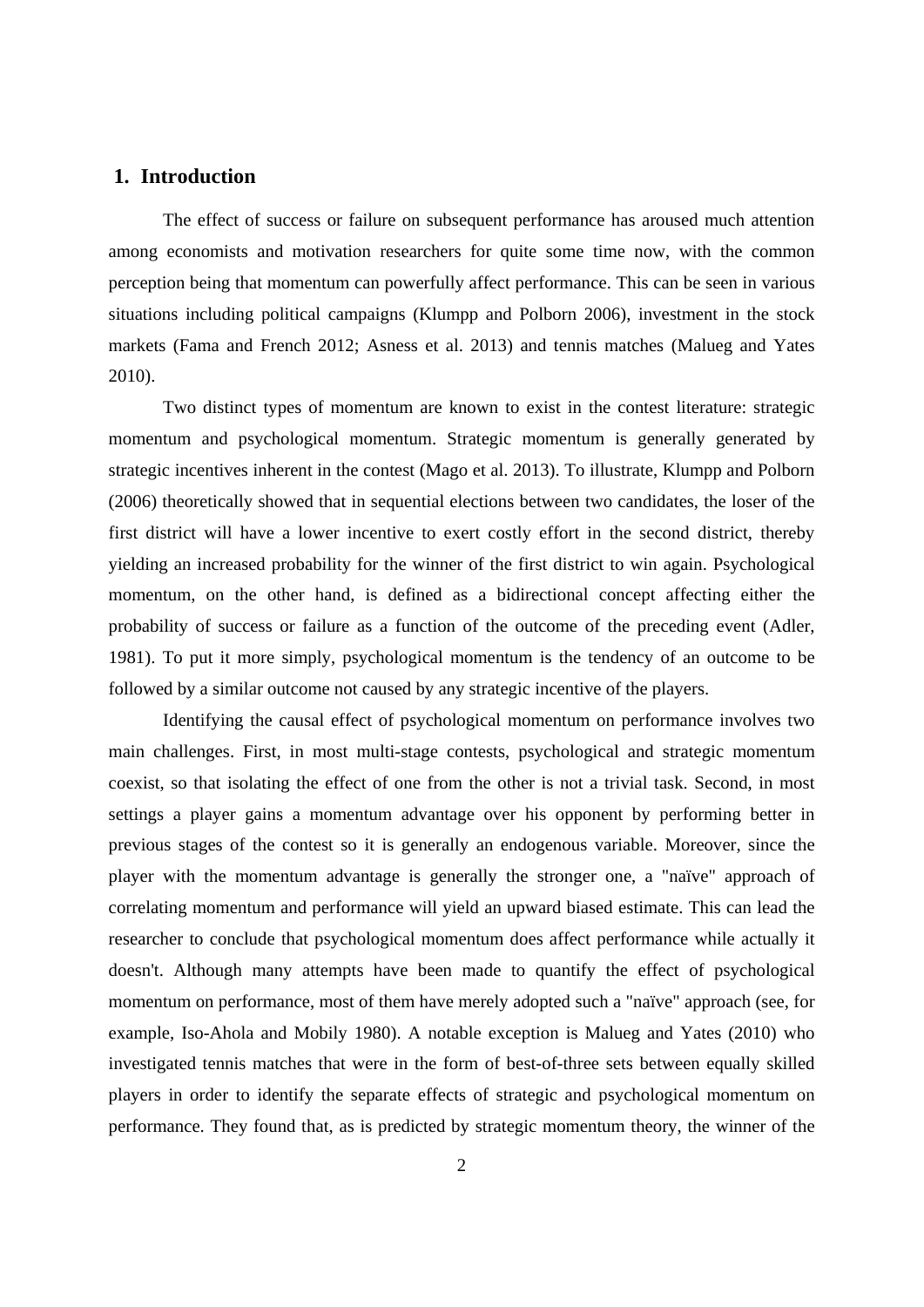first set has a higher probability to win in the second set, but that contrary to psychological momentum theory, if the match reaches the third set, then the winner of the second set do not have a significantly higher probability to win that set. Based on the latter finding they conclude that psychological momentum does not play a significant role in contests. The laboratory results of Mago et al. (2013) support these findings. Except for these studies, we are not aware of other studies that effectively dealt with the mentioned challenges in estimating the causal effect of psychological momentum. Moreover, there is no such study that deals with gender differences in responding to psychological momentum.

In this paper we fill this gap by estimating the causal effect of psychological momentum on performance in real tournament settings and also by examining whether there are any gender differences in this response. Two special features of our natural experiment setting allow us to overcome the above mentioned challenges in identifying the causal effect of psychological momentum on performance. First, the contest that we use includes only one stage, namely the last stage of a tournament, which eliminates strategic considerations. Second, unlike most settings in which the contestant with the momentum advantage is the stronger one, in our setting he is, on average, similar to, if not weaker than the other contestant in all respects that are relevant to performance. Thus, this unique setting, which turns out to exist in bronze medal fights of professional judo, allows us to obtain a conservative estimate of the causal effect of psychological momentum on performance.

In our contest, both contestants reach the bronze medal fight after winning all their previous fights except for one. However, one contestant reaches this fight after winning his last fight but losing his second-to-last one (hereafter this contestant is referred to as LW), while the other contestant reaches this fight after losing his last fight but winning his second-to-last one (hereafter this contestant is referred to as WL). More specifically, the LW contestant first loses in the quarterfinal and then wins in the repêchage stage against one of the losers of the quarterfinal, while the WL contestant first wins in the quarterfinal stage but then loses in the semifinal. Thus, the LW contestant has a clear psychological momentum advantage over the WL contestant since he reaches the fight after winning while his opponent reaches the fight after losing. Furthermore, in this scenario we expect the WL to be similar to if not better than the LW contestant who has the momentum advantage. This is because, although both contestants lost exactly one fight, the WL contestant lost in a later stage of the tournament in which the contestants are on average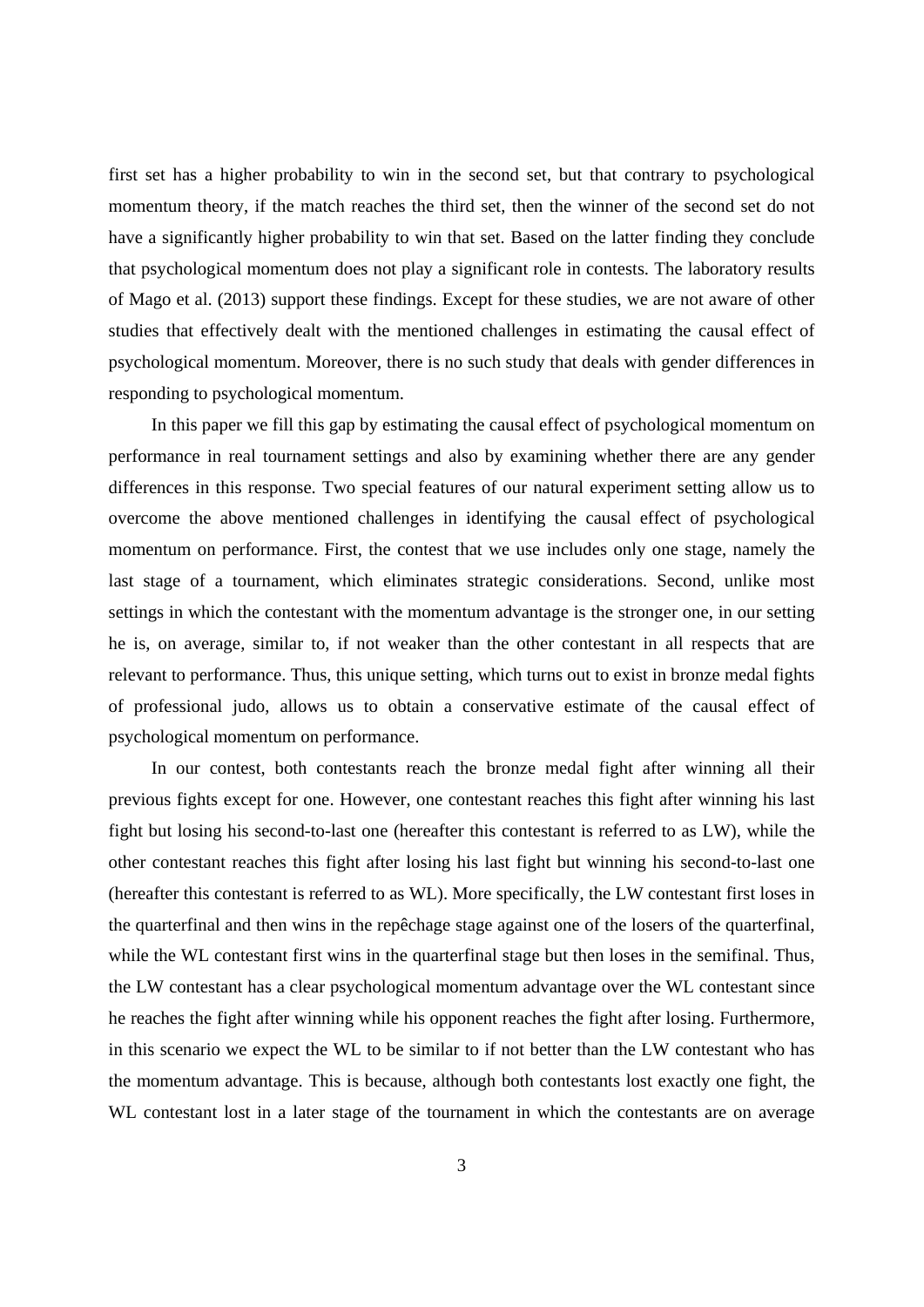stronger than those in the quarterfinal. Also, he won against a contestant who is, on average, better, relative to the one won by the LW contestant. Thus, the contrast between the LW contestants who reach the bronze medal fight from the repêchage stage, the "treatment group", and their counterparts, the WL contestants who reach the bronze medal fight from the semifinal, the "control group", provides a conservative setting for estimating the causal effect of psychological momentum.

Our results show that based on a cross-section of 2,140 men's and 1,484 women's fights from eight major annual judo events, having a psychological momentum advantage significantly increases the winning probability in men's (by about 18 percentage points) but not in women's fights. Moreover, we obtain similar results when applying a fixed-effect estimation that analyzes how the performance of the same pair of judokas is affected by varied momentum statuses in different tournaments. These findings imply that if there are two players who are ex-ante symmetric, the contestant with the psychological momentum advantage has a winning probability of about 68%, which is more than twice his opponent's probability.

In addition, although the data are biased against finding that psychological momentum affects performance, we nevertheless attempt to tease out the effect of selection in order to obtain unbiased estimates. Obviously, selection concerns stem from the fact that prior to the bronze medal fight, the two contestants won and lost in different stages of the tournament, where, on average, the LW contestant won and lost against weaker contestants relative to the WL contestant. Consequently, we expect the LW contestant to be, on average, weaker than the WL one. However, we argue that, conditional that in the previous stages of the tournament both the WL and LW contestants lost to same quality contestants and also won against same quality contestants, they should be, on average, equal. For example, if both the WL and LW contestants lost to finalists, but the LW contestant was randomized to compete against a finalist in the quarterfinal stage, while the WL one only in the semifinal, and they also won against contestants of similar quality, then there is no reason to assume that the WL contestant is stronger than the LW counterpart. Obviously, it is only randomization that allowed the WL contestant to reach a higher stage in the tournament. In other words, conditional on the rankings of the contestants that each of the LW and WL contestants won and lost against, these two contestants are expected to be, on average, similar. Thus, by controlling for these rankings we are able to more cleanly identify the causal effect of the psychological momentum advantage on performance. As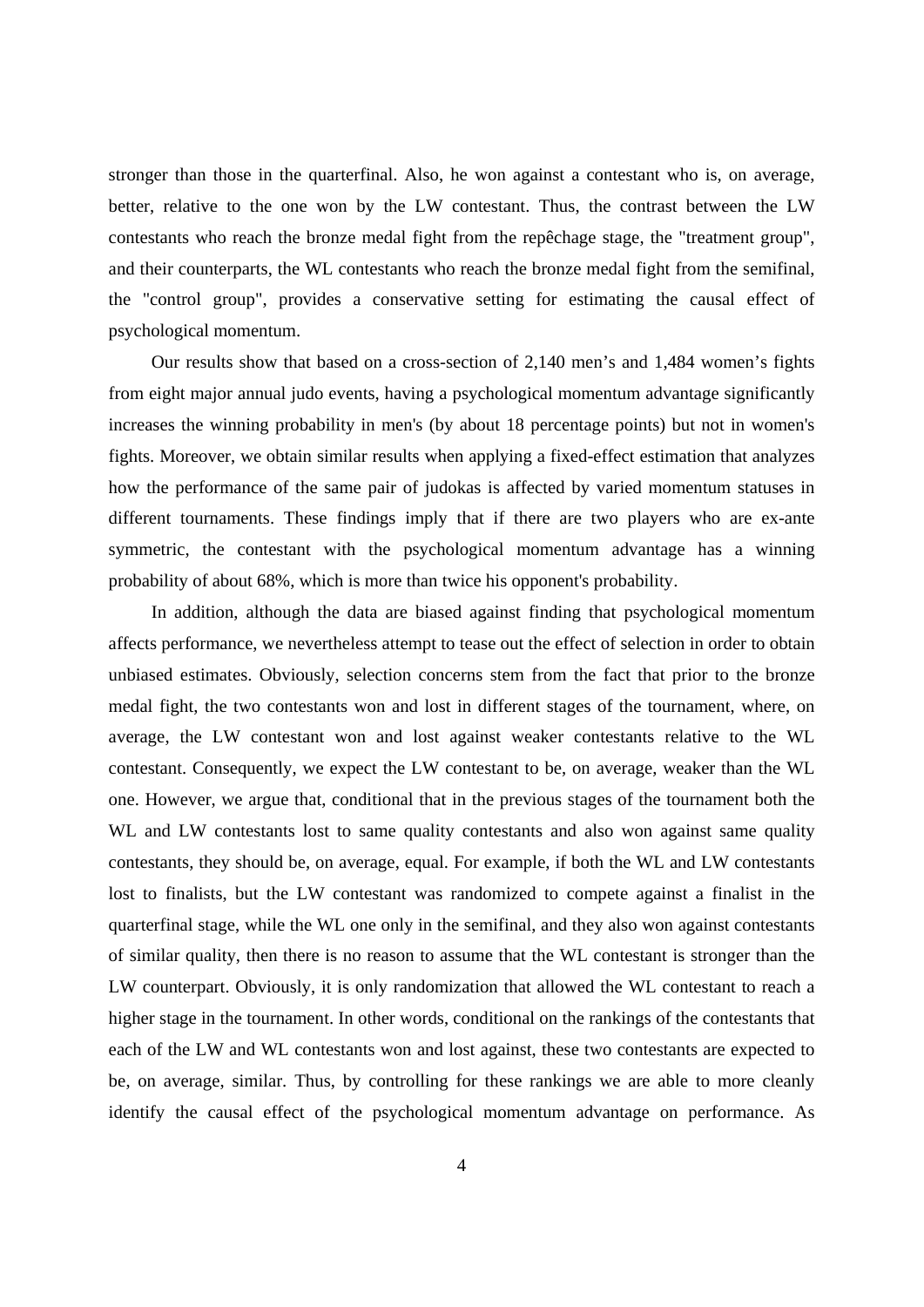expected, the results of these specifications indeed indicate that controlling for selection increases the psychological momentum effect among men while a momentum effect is still not found among women.

Interestingly, our finding that psychological momentum positively affects performance among men but not among women is consistent with the biological literature on the effect of innate testosterone levels on performance. This literature has widely shown that while higher testosterone levels enhance performance of both men and women (ACSM, 2006), it commonly increases following victory and decreases following loss only among men (Booth et al., 1989; Elias, 1981; Gladue et al., 1989; Mazur et al., 1992, Bateup et al., 2002, Edwards and Kurlander, 2010; Edwards et al., 2006; among many others).<sup>1</sup> Thus, it is only among men that previous winnings lead to increased levels of testosterone, which in turn increases the likelihood of future wins, while previous losses lead to decreased levels of testosterone, which in turn increases the chances of further losses.<sup>2</sup> In fact, it has been documented that post-competition testosterone increases are positively associated with increasing aggression, willingness to compete and motivation to win (Suay et al., 1999; Carre et al., 2010; Carre and McCormick, 2008). Furthermore, Salvador et al. (2003) provide direct evidence that judokas with pre-contest higher levels of testosterone obtained better results in future matches.<sup>3</sup> Thus, it is plausible to expect that among men the LW contestants who reach the bronze medal fight after winning would have higher levels of testosterone relative to the WL contestants, which would help them win.

Since it has been shown that testosterone increases for men after different types of success and not only after winning in sports, it is likely that the mediating role of testosterone in reinforcing future success may extend to other areas.<sup>4</sup> In fact, because testosterone has also been shown to be positively associated with increased risk-taking in economic domains (Stanton et al.,

<sup>&</sup>lt;sup>1</sup> For additional details on the mediating effect of testosterone in creating a positive momentum effect see the comprehensive review of Wood and Stanton (2012).

<sup>&</sup>lt;sup>2</sup> Evidence for this mechanism through which testosterone leads to a positive momentum effect among males is found in Mazur (1985). In addition, such evidence is also provided in animal studies (Trainor et al., 2004; Oyegbile and Marler, 2005). For example, experimentally-manipulated post-victory increases in testosterone among male rodents facilitated increased victory in subsequent encounters, whereas the experience of victory alone did not (Trainor et al., 2004). Similarly, Oyegbile and Marler (2005) have found among male mice that post victory endogenous testosterone increases have a reinforcing effect on future victories.

<sup>&</sup>lt;sup>3</sup> Because testosterone has an important effect on performance, exogenous testosterone has been banned by most international sports federations. Also, since 1976, its use has been banned by the International Olympic Committee.

<sup>4</sup> For example, McCaul et al. (1992), conducted two experiments in which male college students either won or lost \$5 on a task controlled entirely by chance and found that the winners exhibited significantly higher testosterone levels than the losers.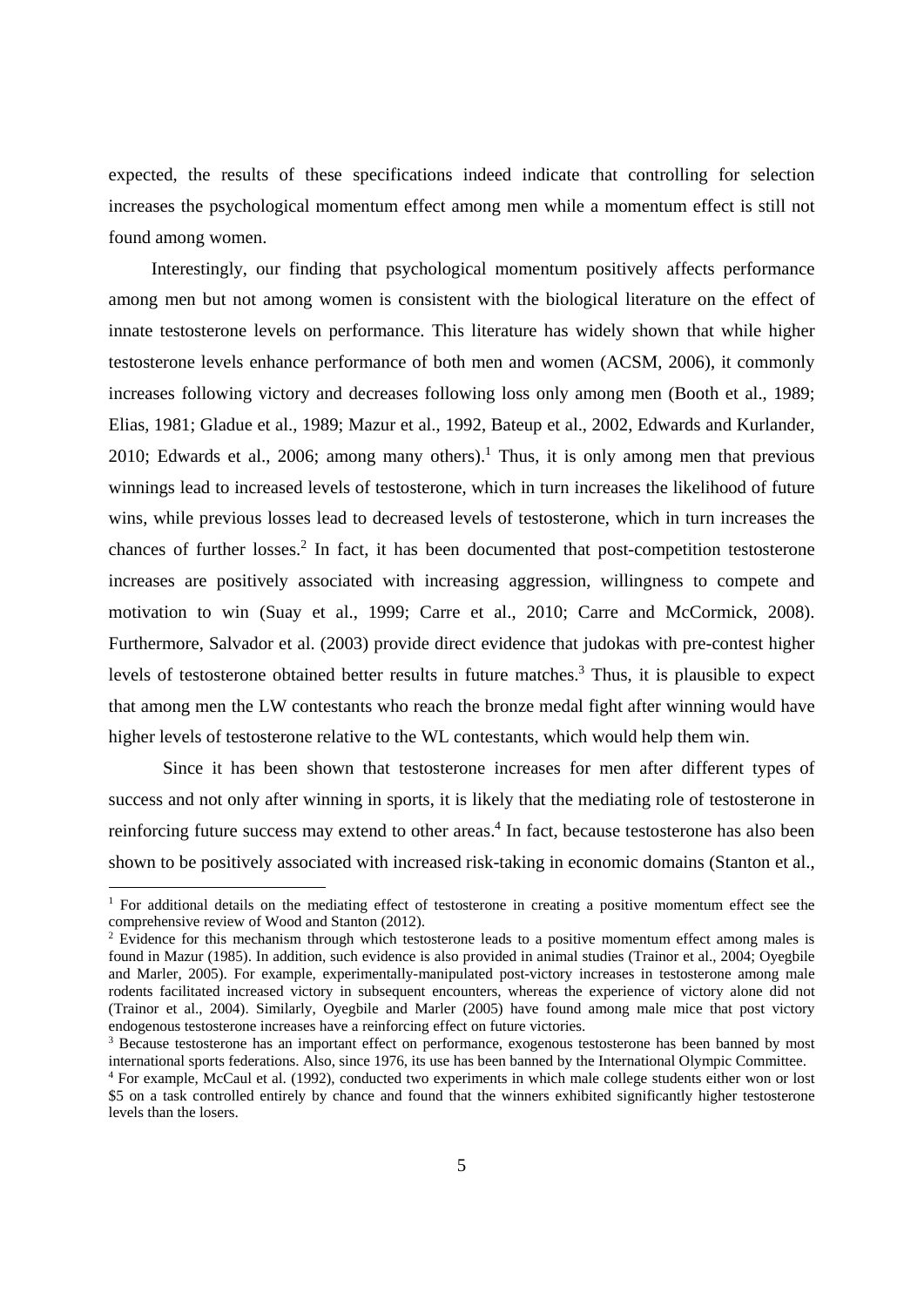2011; Van Honk et al., 2004; Mazur, 1995), it may induce positive momentum effects in financial and other economic markets as well. Interestingly, Nobel Prize Laureate Eugene Fama referred to momentum as the biggest challenge to his theory of financial market efficiency (see also Fama and French 2012; Asness et al.  $2013$ <sup>5</sup> Indeed, several papers find a positive association among male traders between testosterone levels and higher profits in financial markets (Coates and Herbert 2008; Coates et al., 2009). Recently, Cueva et al. (2015) provided evidence that increases in testosterone lead to greater optimism and risk taking among men. The authors thus claim that "…testosterone may help to sustain the upward momentum of a bull market in which high profits fuel optimism… and lead to further risk taking" (p. 8).

It is worth noting that a recent experimental study conducted by Eckel and Füllbrunn (2015) reports an inverse relationship between the magnitude of price bubbles and the frequency of female traders in the market. The authors mention that one of the possible explanations for the collapse of the housing bubble in 2008 was that female traders' representation in the Wall Street was only ten percent. Similarly, Coates et al. (2010) claim that there are grounds to assume that women are less exposed to the effect of testosterone when it comes to financial risk taking (see also Coates, 2012). Such an effect may lead male traders, driven by increase in testosterone due to a successful investment, to take exaggerated risks, which, in turn, create price bubbles. Thus, by increasing the share of women among traders, it is possible to stabilize the financial markets since women have a very different biology with less dramatic shifts in testosterone levels, which can make them less prone to the momentum effect. This argument is consistent with our results that momentum effects are generated only among men since only among them testosterone levels increase after success.<sup>6</sup>

Our finding on a positive momentum effect also has important implications for contest design. First, a contest designer that ignores the existence of psychological momentum may

-

<sup>6</sup> The linkage between gender, testosterone and financial performance has attracted much attention in the media as well. For example, an article in the New York Times asks whether the excessive risk-taking on Wall Street is fostered by testosterone-fueled dominant males leading the top firms, thus inflating the housing and securitization bubbles (From http://opinionator.blogs.nytimes.com/2010/04/01/does-wall-street-need-an-estrogen-injection/?dbk). Similarly, the popular British newspaper "The Daily Telegraph" quoted one of the financial trading websites saying: "Think like a woman to succeed in trading" (From http://www.telegraph.co.uk/women/womensbusiness/9690599/Boys-will-be-boys-Why-women-make-better-traders-than-men.html, accessed January 25th, 2016).

<sup>&</sup>lt;sup>5</sup> From https://www.minneapolisfed.org/publications/the-region/interview-with-eugene-fama (accessed January, 25, 2016).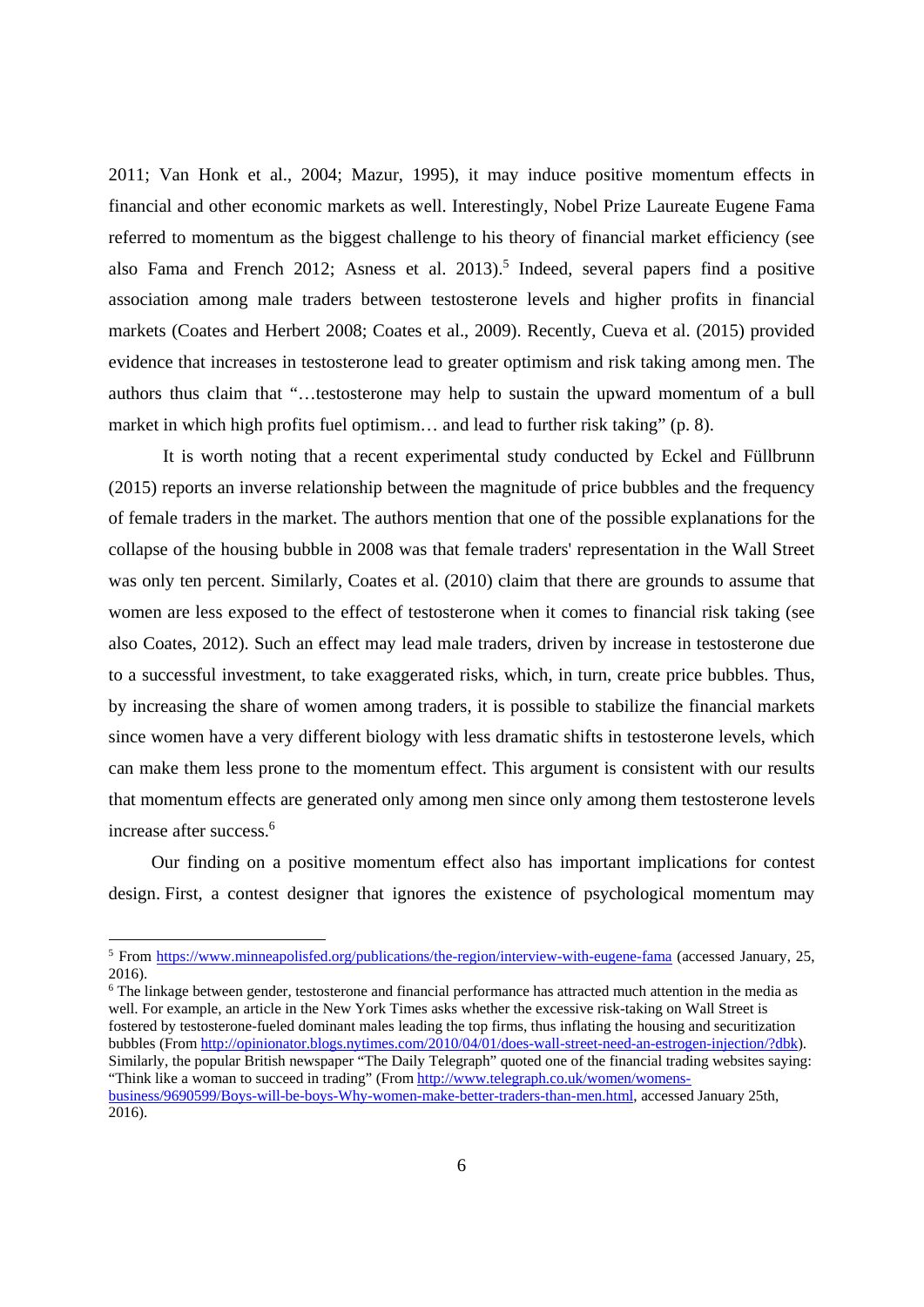mistakenly consider his contest to be fair, which is not the case as it gives one player a much higher probability to win. Moreover, ignoring psychological effects between two symmetric players may also disrupt the competitive balance and thus the total expected effort. This is because, as predicted by tournament theory, the total amount of effort exerted in the course of a tournament is highest when the contestants are homogeneous (Lazear and Rosen, 1981; Rosen, 1986). Thus, a contest designer who creates asymmetry by giving one contestant a psychological advantage over his opponent decreases the total expected effort. To illustrate how taking psychological effects into account can make the contest fairer we present a different contest design that solves the asymmetry stemming from psychological momentum. This alternative contest design will also increase the competitive balance and thus the total expected effort.

Finally, the paper is also applicable to the literature on the importance of reference points. In their pioneering study, Kahneman and Tversky (1979) showed that reference points may affect decision making. Apesteguia and Palacios-Huerta (2010) referred to the score at the time a player had to kick a ball in soccer penalty shootouts as the reference point, and found that the first kicking team had a significant margin of 21 percentage points over the second kicking team. This finding was challenged by Kocher et al. (2012) who, using a larger sample of soccer shootouts, found that the first-kicking team's winning percentage was not significantly different from 50%. In our setting, whether a contestant arrives to the bronze medal fight after winning or losing would also seem to serve as a reference point. Thus, if reference points are not important we would expect that, since the contestant with the psychological momentum advantage is similar if not weaker than the other one, he should have a similar if not lower probability to win the next fight. However, in line with the literature on testosterone, our results indicate that at least for men, the reference point does crucially affect the probability of each contestant to win the fight.

The rest of the paper is organized as follows: Section 2 describes the natural experiment. The data are presented in Section 3. Section 4 presents the estimation strategy and results. Finally, in Section 5 we offer concluding remarks.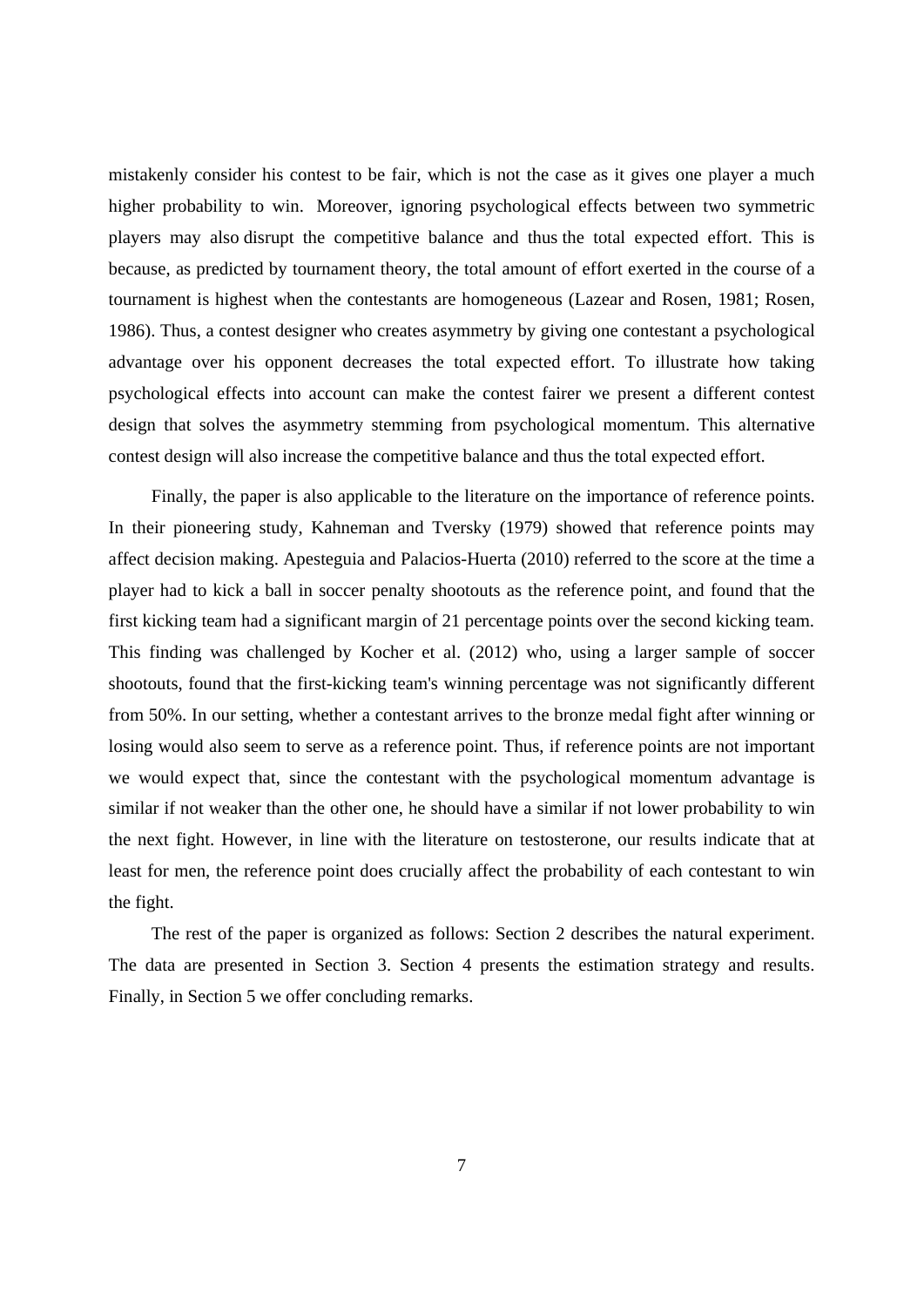#### **2. Description of the natural experiment**

In Figure 1 we describe the structure of the judo tournament from the quarterfinal stage and illustrate the uniqueness of this setting. In order to reach this stage a contestant has to win all his fights. The eight contestants who reach the quarterfinal stage compete in pair-wise matches (fights), where each match is a one stage contest. Without loss of generality, suppose that contestants 1, 3, 5 and 7 won in the quarterfinal stage and therefore qualified to the semifinal stage where they compete for the right to qualify for the final.<sup>7</sup> The losers of the quarterfinals, namely contestants 2, 4, 6 and 8 compete in the repêchage stage. Each of the winners of this stage, suppose contestants 2 and 6, will compete one last time against one of the losers of the semifinals, suppose players 3 and 5. Each of the winners in that stage, which is our stage of interest, receives a bronze medal (notice that two contestants receive a bronze medal). We can see that all contestants that compete for the bronze medal won all their previous matches except for one. However, contestants 2 and 6 reached this fight after winning their last fight but losing their second-to-last fight (LW), while players 3 and 5 after losing their last fight but winning their second-to-last fight (WL). Thus, the LW contestants, 2 and 6, have a clear psychological momentum advantage over the WL contestants, 3 and 5, as they compete immediately after winning while their counterparts compete immediately after losing.

 In addition, it is easy to see that the momentum advantage of contestants 2 and 6 does not stem from any superior performance in the previous stages of the tournament relative to the losers of the semifinal. In fact, we expect the WL contestants, 3 and 5, to be similar to, if not better than, contestants 2 and 6. For one thing, they lost in a later stage of the tournament (the semifinals) relative to players 2 and 6 who lost in the quarter final. Thus, on average, they lost to stronger contestants. To illustrate, in the second bronze medal fight, contestant 6 (LW) competes against contestant 3 (WL), where the former has a momentum advantage. Although both of them have lost exactly one match, we expect contestant 3 to be, on average, stronger, as he lost in the semifinals to a finalist (contestant 1) while contestant 6 lost in the quarterfinal to contestant 5 who is a weaker contestant who only competes for a bronze medal. The fact that the contestants in the semifinal are, on average, stronger than the contestants in the quarter final is also evident from the average ranking of the contestants in each stage, which we report in Figure 1. The

 $7$  For more basic rules of judo competitions see Balafoutas et al. (2012).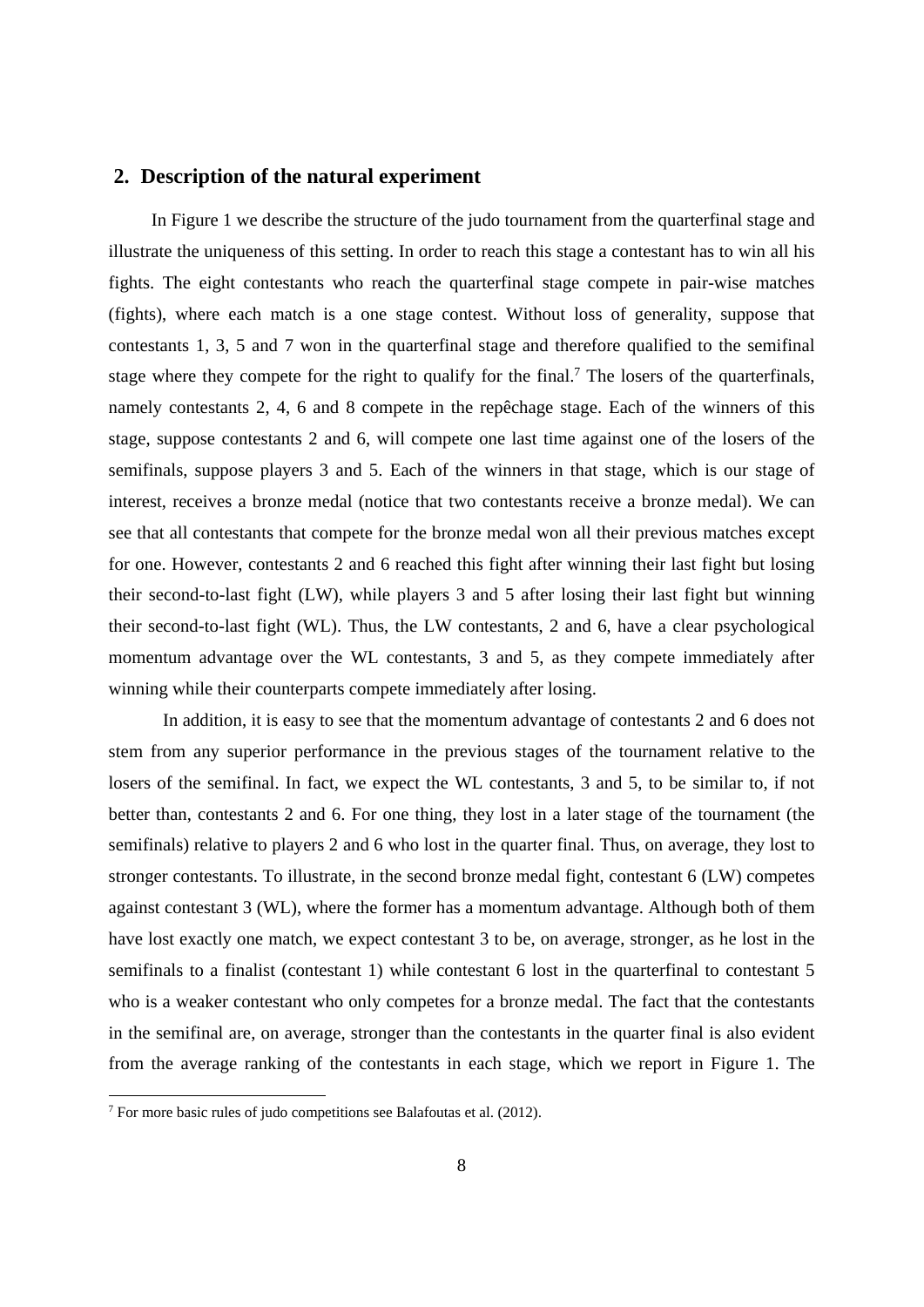average ranking index of the contestants in the semifinal stage is 3.08 and 2.68, for men and women respectively, while the corresponding values of this index for the contestants in the quarterfinal stage are 3.53 and 3.29 (a higher ranking index implies a weaker contestant). 8

Another reason why the WL contestants, 3 and 5, are expected to be stronger than the LW contestants is that, on average, they also won against a better contestant. They won in the quarterfinal, while the LW contestants won in the repêchage stage. Obviously, the contestants in the repêchage stage are, on average, weaker because they are the losers of the quarterfinal stage. As reported in Figure 1, while the average ranking index of the contestants in the quarterfinal stage is 3.53 for men and 3.29 for women, the corresponding numbers for the contestants in the repêchage stage are 3.98 and 3.92, for men and women, respectively. These rankings indicate that, on average, the WL contestants won against better contestants relative to their LW counterparts.

In summary, as the WL contestants won and lost against better contestants they are expected to be at least equal if not stronger than their LW counterparts. Indeed, while the average ranking index of the contestants who reach the bronze medal fight from the semifinals is 3.39 and 3.16, for men and women, respectively, the corresponding numbers for the contestants who reach the bronze medal fight from the repêchage stage is 3.89 and 3.68, for men and women, respectively. These numbers provide direct evidence that the WL contestants are, on average, stronger than their LW counterparts. In addition, in 62% of the bronze medal fights, the favorite (higher ranked) contestant reached this fight from the semifinal (WL) and not from the repêchage (LW). For all the mentioned reasons, a simple contrast between the contestants who reached the bronze medal fight from the repêchage stage (LW), the "treatment group", and their counterparts who reached the bronze medal fight from the semifinal (WL), the "control group", provides a lower bound estimate of the causal effect of psychological momentum.

In order to evaluate the exact causal effect and not a lower bound, we should attempt to compare two contestants who are, on average, identical. We argue that if both the WL and LW contestants lost to same quality contestants and won against same quality contestants then they should be, on average, equal. The reason is that they performed exactly the same in the tournament. Obviously, in this case, the only difference between them is the timing of their loss,

<sup>8</sup> In section 3.2 we will define the ranking index explicitly.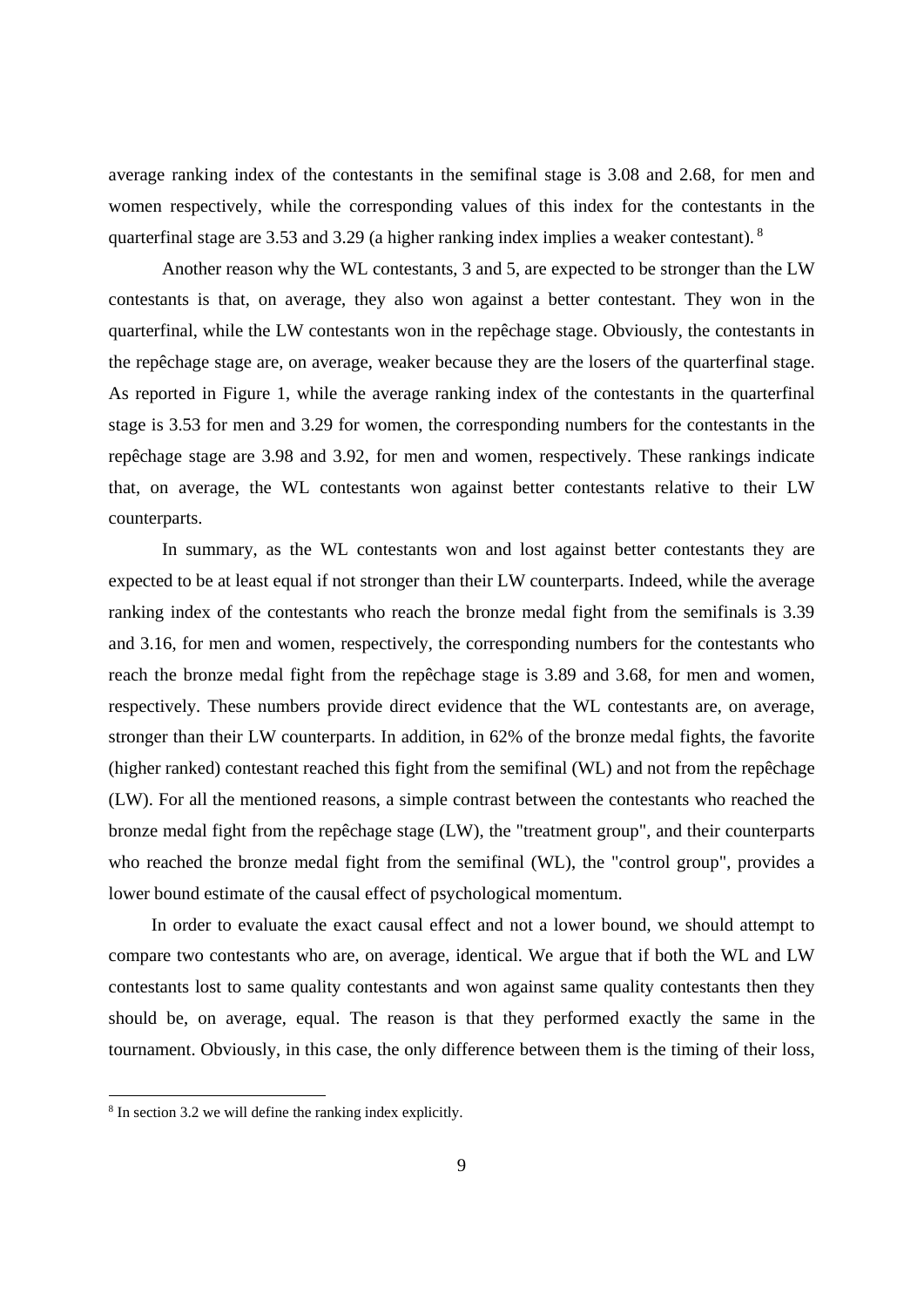which is only due to randomization. To illustrate this, we can see in Figure 1 that in the first bronze medal fight contestant 2 (LW) competes against contestant 5 (WL). In this specific case contestant 2 did not lose previously to a weaker contestant relative to contestant 5. Instead, both of them lost to contestants who reached the final. It is only "unlucky" randomization that caused contestant 2 to lose at an earlier stage in the tournament. If he were randomized to first compete against contestant 4 and only then against contestant 1 he would have probably reached the semifinal exactly like contestant 5. In this case, if contestants 2 and 5 also won against similar contestants (i.e, if contestants 4 and 6 are of equal quality), we have no reason to expect that contestant 2 is weaker than contestant 5, as both of them lost exactly one match and also won and lost to similar quality contestants.

Thus, by controlling for the rankings of the contestants that the LW and WL players won and lost to in their previous two fights, we are able to identify more cleanly the causal effect of psychological momentum advantage on performance.<sup>9</sup> In the first bronze medal fight between contestants 2 and 5, for example, the variable LWLOST will report the ranking index of contestant 1, and the variable LWWIN the ranking index of contestant 4. Similarly, the variable WLLOST the ranking index of contestant 7 and the variable WLWIN the ranking index of contestant 6. We argue that conditional on these four mentioned controls, psychological momentum advantage is as good as randomly assigned. This unique setting in which both contestants have the same previous performance in the tournament, conditional on the four mentioned controls, will allow us to obtain consistent estimates of whether or not psychological momentum affects the probability to win a fight and whether or not this effect differs between genders.

#### **3. Data and variables**

#### **3.1 Data**

-

In order to estimate the causal effect of a psychological momentum advantage on performance we took two different approaches. The first is to use a cross-section analysis while the second is to use a fixed-effect estimation that exploits a panel dataset to analyze the

<sup>&</sup>lt;sup>9</sup> We do not need to control for the ranking of the contestants they won against before the quarter final, because until this stage the contest is perfectly symmetric.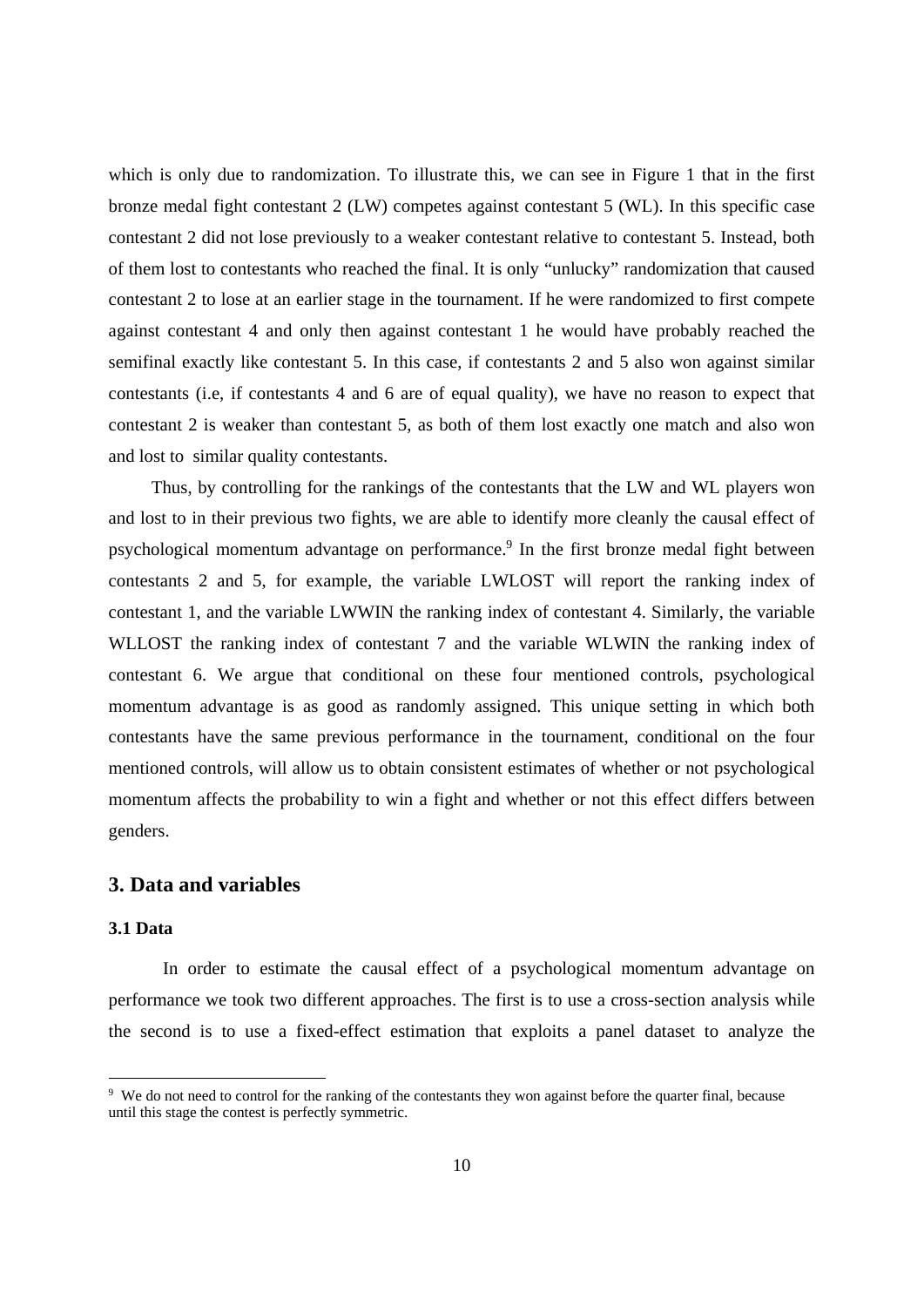performance of the same pair of judokas in different tournaments. For our first approach we collected data on all judo fights that took place in the eight major annual judo events during the period between August 2010-August 2013, namely the World Championships, the Olympic Games (there is no World Championship in the year of the Olympic Games), and the Masters and Grand Slam Tournaments (Dataset A). The data include three World Championships (Japan in 2010, France in 2011 and Brazil in 2013), the 2012 London Olympics Games, a Masters Tournament in Russia that was held in 2013, and three Grand Slam Tournaments in 2013 (Azerbaijan, France and Russia). Only Masters and Grand Slam Tournaments that took place in 2013 are represented in our data since previous to that year there were no bronze medal fights in these tournaments. It should also be mentioned that we chose to start collecting the data from August 2010, almost one and a half years after the release of the first ranking list by the International Judo Federation (January 2009), because a large amount of information was missing concerning the competitors' current ranking for the 2009 World Championships.

For every fight, information was available regarding the names of the judokas, previous head-to-head outcomes between the judokas, their weight category and their world ranking prior to the beginning of the tournament. This ranking takes into account the athletes' best results over the past 24 months and is used as a measure of their abilities.<sup>10</sup> All data were collected from the official websites of the International Judo Federation.<sup>11</sup> In all, the data covered 2,451 men's and 1,647 women's fights in seven men's and seven women's weight categories. Unfortunately, for some fights, information was missing about the competitors' current ranking (290 men's and 153 women's fights). In addition, in 22 men's and 12 women's fights, one of the judokas did not turn up due to injury.12 Eliminating all these problematic matches left a total of 2,140 men's and 1,484 women's fights.

 $10$  The ranking of each judoka is determined according to the number of points he received in the last two years, where different tournaments grant a different number of points according to the importance of the tournament. The points for each tournament count 100% only in the first 12 months after the tournament. Then, after 12 months and up to 24 months, the number of points granted by each tournament is reduced to 50%. Points are not accounted for at all after 24 months. For more details see http://www.intjudo.eu/fo-Rankingir. The data on weekly rankings were received from Elisabetta Fratini from the IT Department of the International Judo Federation (IJF).

<sup>&</sup>lt;sup>11</sup> The data on all judo fights were downloaded from the IJF web site at  $\frac{http://intjudo.eu/Galery/ckk1768/}{http://intjudo.eu/Galery/ckk1768/}$ cikk1774-Result\_mutat . The data of all head-to-head fights were downloaded from the Judobase web site at http://www.judobase.org/#/dashboard (accessed July, 17, 2014)

 $\frac{12}{12}$  There is no statistical gender difference between the injury ratios (p-val=0.29)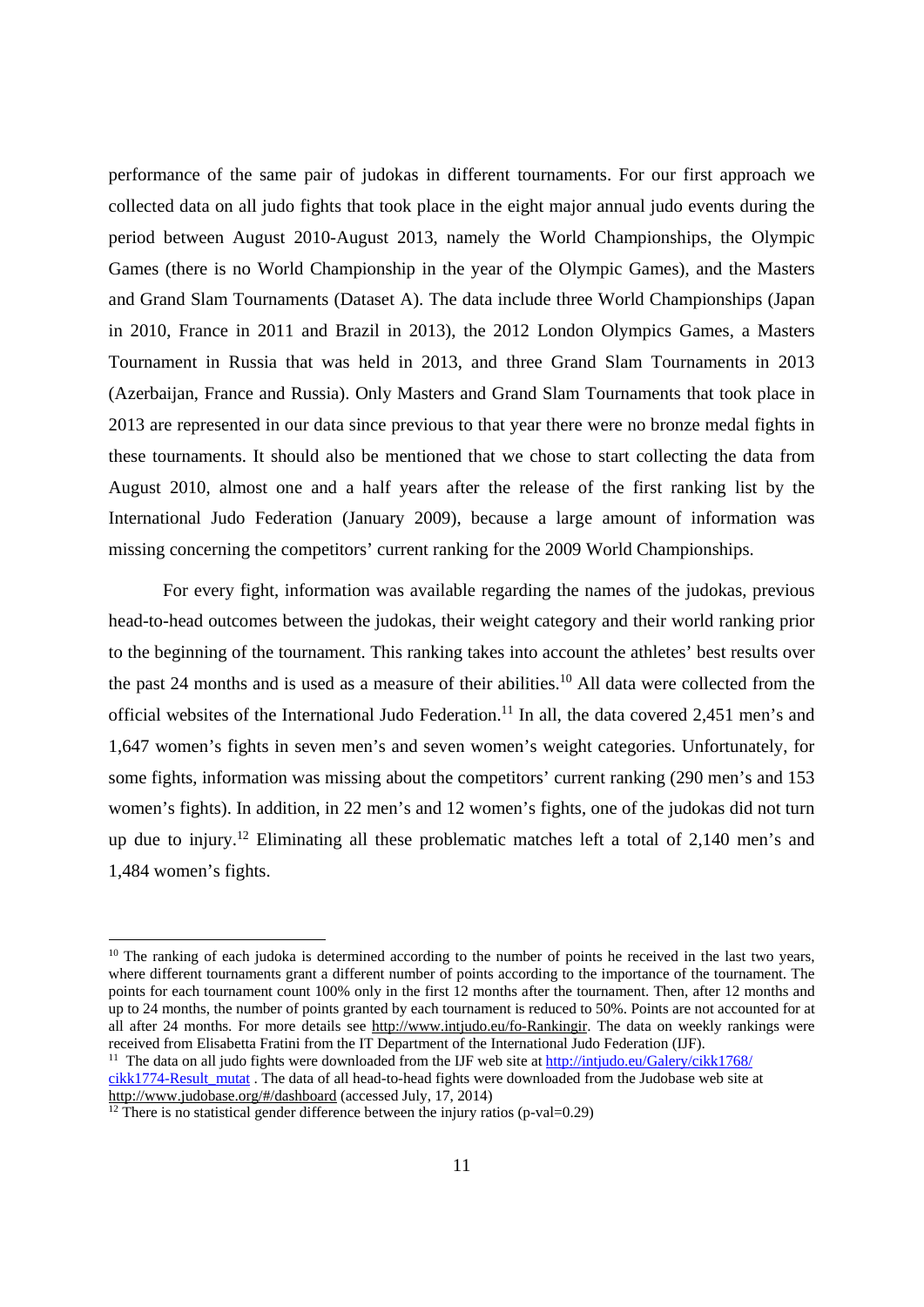For our second approach, we selected from dataset A only the fights in the bronze medal round (104 men's and 109 women's different pairs) and for each of these pairs we collected the history of all their previous fights in all possible international tournaments that took place since the release of the first ranking list by the International Judo Federation (January 2009) up to the date of the last tournament that was included in our data (August 2013). In all, this new data covered 234 men's and 241 women's fights. However, for some fights, information was missing about the competitors' current ranking (9 men's and 10 women's fights), which left us with a total of 225 men's and 231 women's fights.

#### **3.2 Variables**

#### **3.2.1 Dataset A**

For dataset A, we first define for each fight the higher-ranked judoka as the favorite and the lower-ranked one as the underdog. Then, we estimate the probability that the favorite will win the fight. Accordingly, we assign the dependent variable a value of 1 if the favorite judoka won and zero otherwise. In Table 1 we can see that favorites won in 70% of men's and 69.4% of women's fights.

Our key independent variables are measures for momentum status. In dataset A we use two momentum variables. The first one,  $FMA_{ijwt}$ , indicates whether the favorite contestant *i* has a psychological momentum advantage over the underdog contestant *j*, given the weight category  $w$  and the type of tournament  $t$ . This variable gets the value of one only if the favorite contestant won his last fight while the underdog contestant lost his last fight, and zero otherwise. Similarly, the variable  $UMA_{ijwt}$  gets the value of 1 only if the underdog contestant won his last fight while the favorite contestant lost his last fight, and zero otherwise.

The probability of the favorite to win against the underdog is obviously a function of their relative strength. We use two different measures in order to control for the relative strength of the two contestants. The first one, *RANKDIFF iiwt*, is defined  $\log_2(RankF_{iwt}) - \log_2(RankU_{iwt})$ , where  $RankF_{iwt}$  and  $RankU_{iwt}$  are the most current world ranking of the favorite and the underdog, respectively. The main advantage of this measure is that the differences in players' quality are not linear but rather grow at an increasing rate as we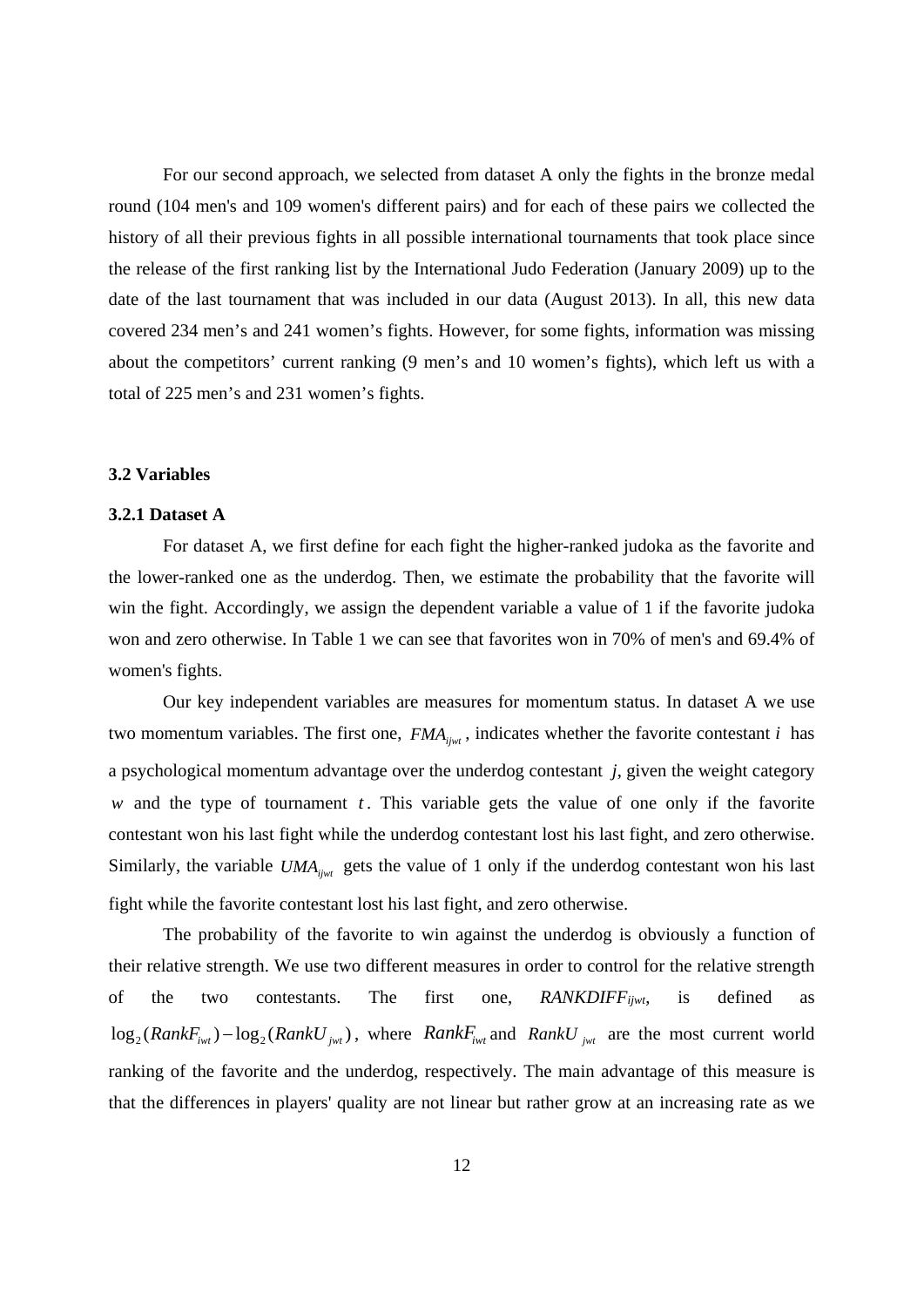move up the ranking. This implies that a difference of one position in the ranking list corresponds to a smaller difference in quality if the judokas are at the bottom of the list, but to a more substantial difference when we compare the top contestants (see also Passerman 2010; Krumer 2014). Table 1 shows that the mean value of this measure is negative owing to the fact that the favorite is associated with a lower ranking number. The second measure that may provide information about the differences in the abilities of the two contestants is the difference in head-to-head victories prior to the respective fight. Thus, for each fight we calculate the number of head-to-head victories in favor of the favorite. This variable is measured as the difference between the numbers of fights that the favorite and the underdog won in previous head-to-head fights against each other.

Based on Krumer (2014), who found a significant influence of having a home advantage in professional judo for both genders, we also include in our estimations two dummy variables indicating whether each judoka has this advantage. Thus, the variable that indicates that the favorite has a home advantage gets the value of one if the favorite competes at home while the underdog does not. Similarly, the variable that indicates that the underdog has a home advantage gets the value of one if he competes at home while the favorite does not. We also include control dummies for each weight, type of tournament, and stage in tournament categories. The descriptive statistics are presented in Table 1.

#### **3.2.2 Dataset B**

In this dataset we have panel data that we collected on each pair of judokas in different tournaments during the period between January 2009 and August 2013. Therefore, since the same judoka can be the favorite in one tournament but the underdog in another, we cannot use the "favorite-underdog" terminology. To overcome this problem, we denote the judoka whose name appears first in alphabetical order as judoka *i*, whereas the other judoka as judoka *j*. When using this database we estimate the probability that judoka *i* wins the match. Thus, the dependent variable is assigned a value of 1 if judoka *i* won the match and zero otherwise. In Table 2 we can see that judoka *i* won in 48.9% of men's and 48% of women's fights.

In this approach, the momentum variable,  $MI_{iivt}$  can get three possible values: one if judoka *i* won his last fight in tournament *t* , while judoka *j* lost his last fight; a value of zero if neither of the players lost any previous fight in the tournament or both of them lost their last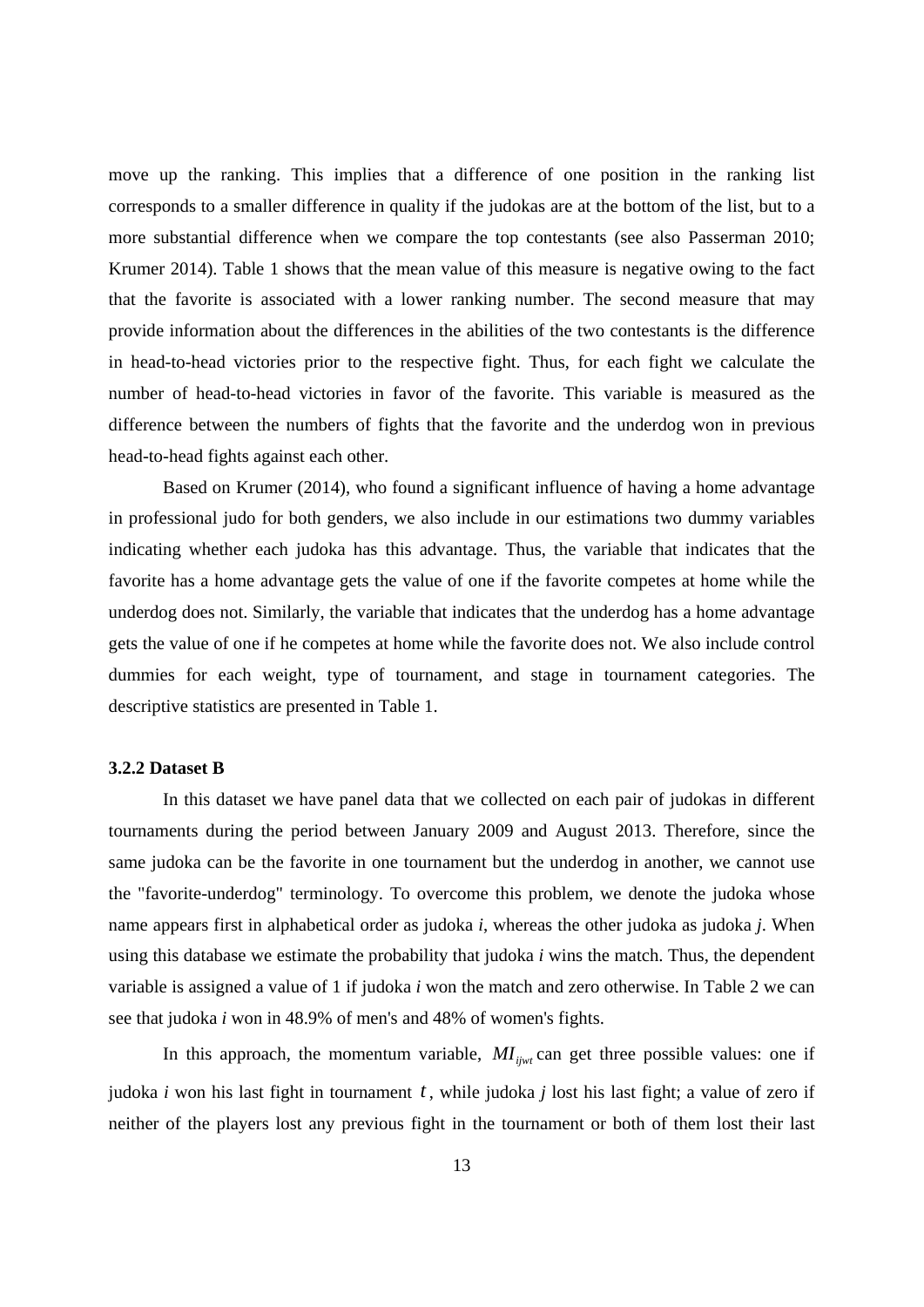fight; and a value of minus one if judoka *i* lost his last fight in the tournament while judoka *j* won his last fight. We provide summary statistics for dataset B in Table 2.

#### **4. Estimation strategy and results**

We begin by estimating, separately for each gender, a logit model of the probability of the favorite judoka to defeat the underdog as a function of two variables indicating whether each player has or doesn't have a momentum advantage over the other. In this estimation we utilize a cross-section of all judo fights and not only those of the bronze medal. Our set of controls includes our measure for the relative strength of the players, *RANKDIFFijwt* , dummy variables for whether each of them has a home advantage, and the past head-to-head favorite's advantage (number of favorite's wins minus number of favorite's losses). We also estimate a specification in which we add fixed effects for each weight category and each tournament type. Formally, this specification takes the following form:

$$
(1) \qquad Log\left(\frac{\pi_{ijwt}}{1-\pi_{ijwt}}\right) = \alpha_w + \alpha_t + \beta_1 \cdot FMA_{ijwt} + \beta_2 \cdot UMA_{ijwt} + \beta_3 \cdot X_{ijt} + \varepsilon_{ijwt},
$$

where the dependent variable is the probability of the favorite player *i* to defeat the underdog player *j*, given the weight category *w* and the type of tournament *t*, and  $X_{ijt}$  is a set of controls indicating the relative advantage of the favorite in several dimensions such as rankings, past head-to-head fights and home advantage. As described previously, the first momentum variable, *FMA<sub>ijwt</sub>*, gets the value of one only if the favorite player won his last fight (LW) while the underdog player lost his last fight (WL), and zero otherwise. Similarly, the variable *UMA*<sub>ijwt</sub> gets the value of 1 only if the underdog player is the one who won his last fight (LW) while the favorite player lost his last fight (WL), and zero otherwise. These two momentum variables can appear together in the estimation because in all the fights except those for the bronze medal, none of the judokas has a momentum advantage over the other as they compete against each other after both of them won all their previous fights. Thus, except for the fights for the bronze medal, these two momentum variables get a value of zero.

In Table 3, Panel A and Panel B report average marginal effects for men and women, respectively. Robust standard errors appear in parentheses. Columns 1 and 2 report the results for the above specification with and without weight and tournament fixed effects. The results for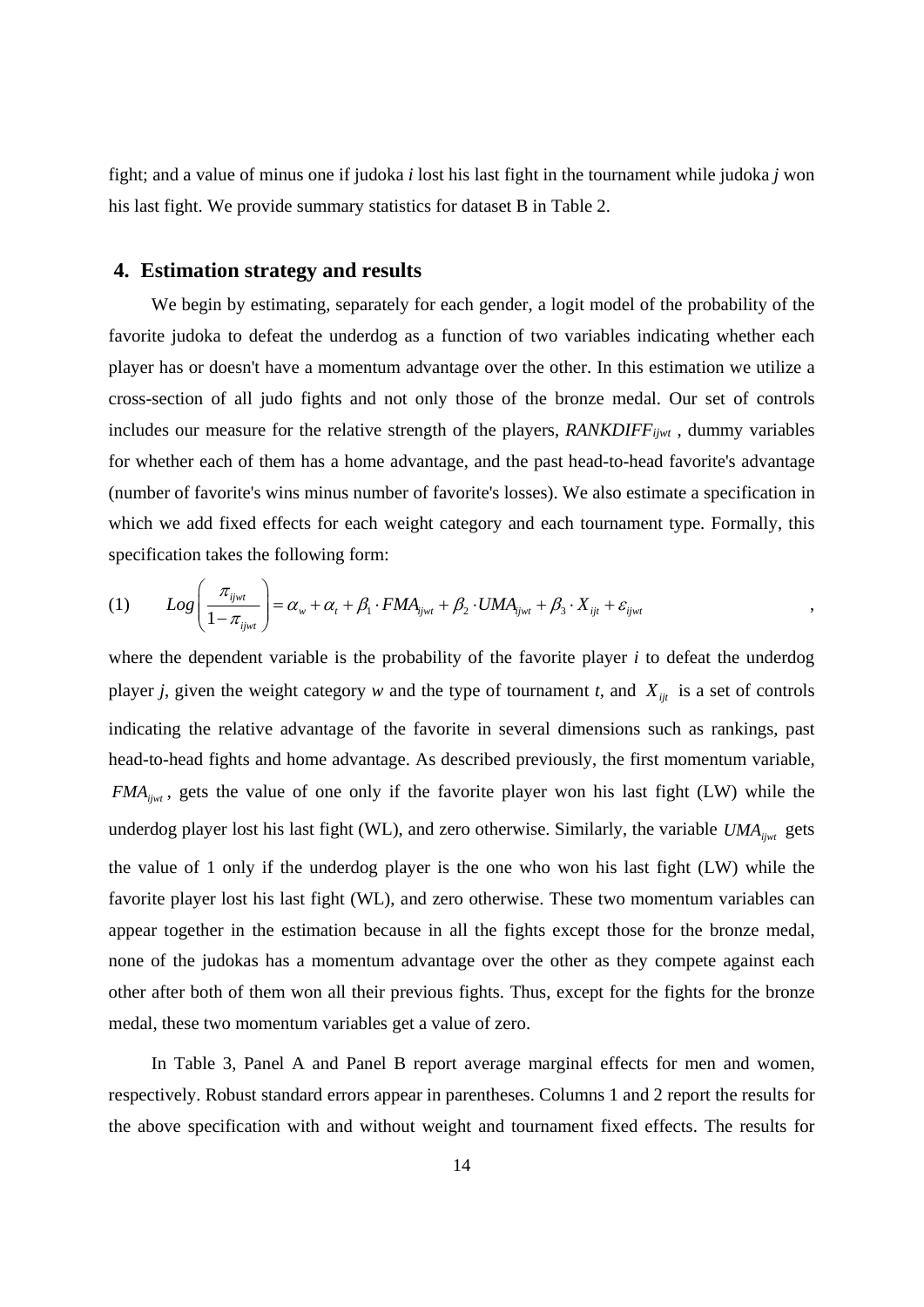men indicate that in both columns the coefficient of the variable  $FMA_{ijwt}$  is insignificant, which implies that having a momentum advantage by the favorite relative to neither of the contestants having a momentum advantage does not affect the probability of the favorite to win the fight. However, both estimations indicate that if the underdog has a psychological momentum advantage (relative to neither of the contestants having a momentum advantage), it substantially and significantly decreases the probability of the favorite to win the fight by between 13.8 and 13.1 percentage points. In stark contrast, the results for women indicate that neither momentum variables is significant.<sup>13</sup>

We also add to our basic specifications fixed effects for each stage in the tournament and estimate the following specification:

$$
(2) \qquad Log\left(\frac{\pi_{ijwst}}{1-\pi_{ijwst}}\right) = \alpha_w + \alpha_s + \alpha_t + \beta_1 \cdot FMA_{ijwst} + \beta_3 \cdot X_{ijt} + \varepsilon_{ijwst} \quad ,
$$

where the set of controls for each stage in the tournament,  $\alpha_s$ , includes a dummy variable, *BM*, indicating whether the fight is for a bronze medal. Because this variable equals the sum of the two momentum variables, *FMA* and *UMA* , to avoid multicollinearity we omit the variable *UMA* from the estimation. The results of this specification are reported in Column 3 of Table 3, where the coefficient of the bronze medal dummy should be interpreted as the effect of the underdog having a momentum advantage (relative to neither of the contestants having a momentum advantage) on the probability of the favorite to win the fight, and the coefficient of *FMA* should be interpreted as the effect of the favorite having a momentum advantage relative to the underdog having a momentum advantage on the probability of the favorite to win the fight. In other words, the coefficient of the variable FMA reflects the increased probability of the favorite to win the fight due to being the LW contestant relative to being the WL contestant. The results for men show that the favorite having a momentum advantage (relative to the underdog having a momentum advantage) significantly and substantially increases the probability of the favorite to win the fight by 17.8 percentage points. Again, the momentum variable is found to be insignificant for women.

<sup>&</sup>lt;sup>13</sup> A possible concern is that our finding is driven by the fact that men's ranking may be either more or less accurate than women's ranking. To rule this possibility out we tested whether these rankings indeed have different effects on winning probabilities between the genders and found no differential effects. The results are available upon request.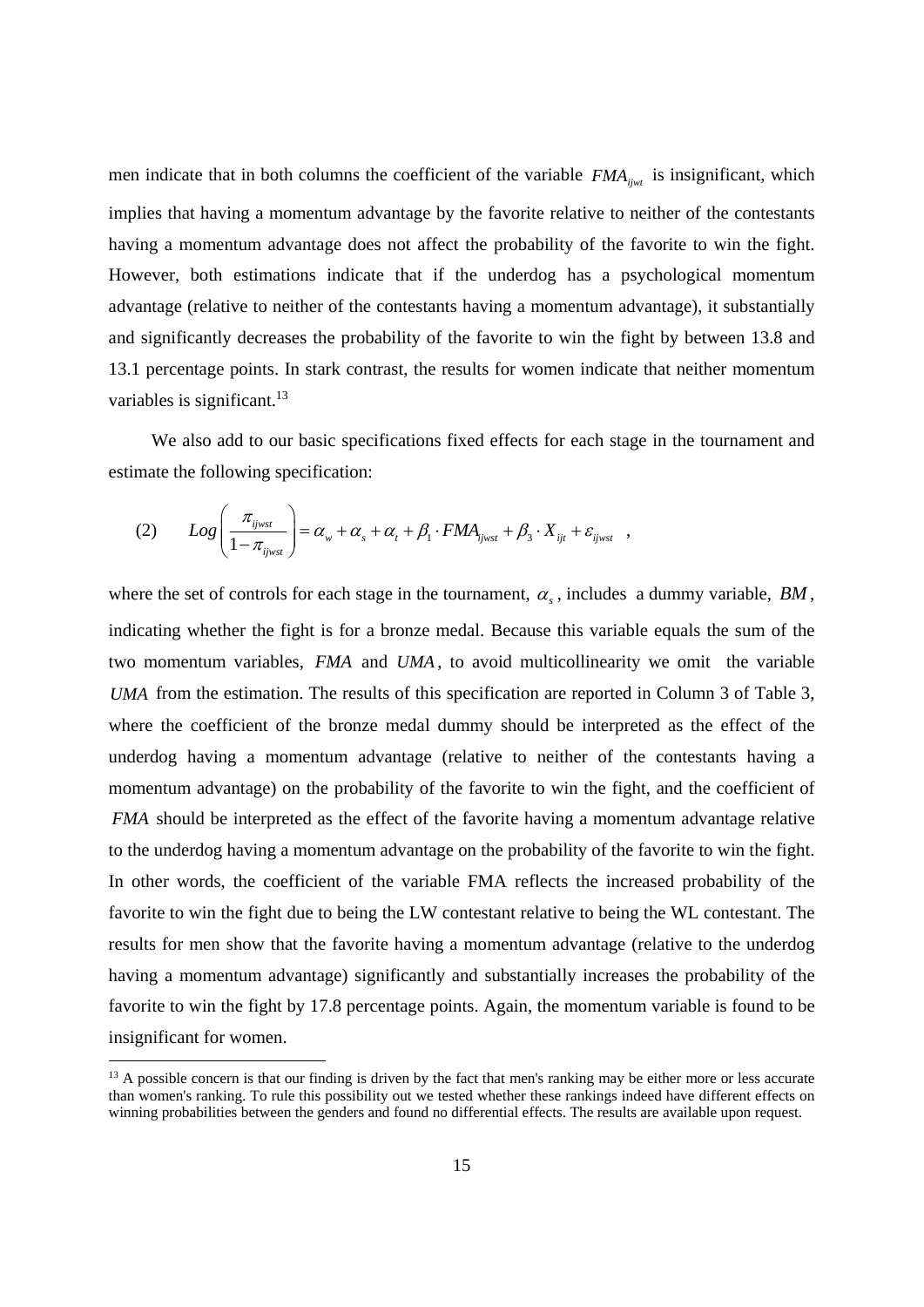Next, we extract from the above-mentioned cross-section sample only the fights for the bronze medal and estimate for each gender to what extent the probability of the favorite to win the fight is affected by whether he and not his opponent has a momentum advantage. The results, both with and without fixed effects for each weight and tournament type categories, are reported in Columns 4 and 5 of Table 3, respectively. The results in Column 4 show that when the favorite has a momentum advantage his probability to win the fight significantly and substantially increases by 17.6 percent. When weight and tournament type fixed effects are added to the equation (see Column 5), the effect of the momentum variable becomes slightly smaller but still significant at the 10% level. Among women, the results in both columns indicate that when the favorite has a momentum advantage there is no significant effect on the probability to win the fight.

The causal interpretation of these estimates relies on the assumption that when the favorite does not have the momentum advantage (i.e, when he is the WL contestant), he is similar to, if not stronger, relative to when he does have a momentum advantage (i.e, when he is the LW contestant). In addition, when the favorite has a momentum advantage, the underdog is similar to, if not stronger, relative to when the favorite does not have a momentum advantage. In order to test the validity of this assumption we run (separately for men and women) a regression of the difference between the ranking measure of the favorite and the ranking measure of the underdog, *RANKDIFF<sub>ijwt</sub>*, on the variable that indicates whether the favorite has a momentum advantage. The results, reported in Columns 1 and 2 of Table 4, indicate that the favorite having a momentum advantage is positively associated with the ranking difference between the favorite and the underdog (for men it has a p-value of 0.12). Thus, if at all, when the favorite has a momentum advantage he is weaker and not stronger relative to when he doesn't have a momentum advantage. In addition, we also checked whether the momentum status is correlated with the previous head-to-head victories in favor of the favorite and with one of the contestants having a home advantage, and find no evidence for such correlation. In summary, the results in this table show that, if at all, selection works against finding that momentum has a positive effect on performance since the fights in which the favorite has a momentum advantage are more balanced with regard to the gap between the rankings of the players.

As mentioned in section 2, the favorite contestant is expected to be, on average, stronger, and the underdog, on average, weaker, when the favorite reaches the bronze medal fight from the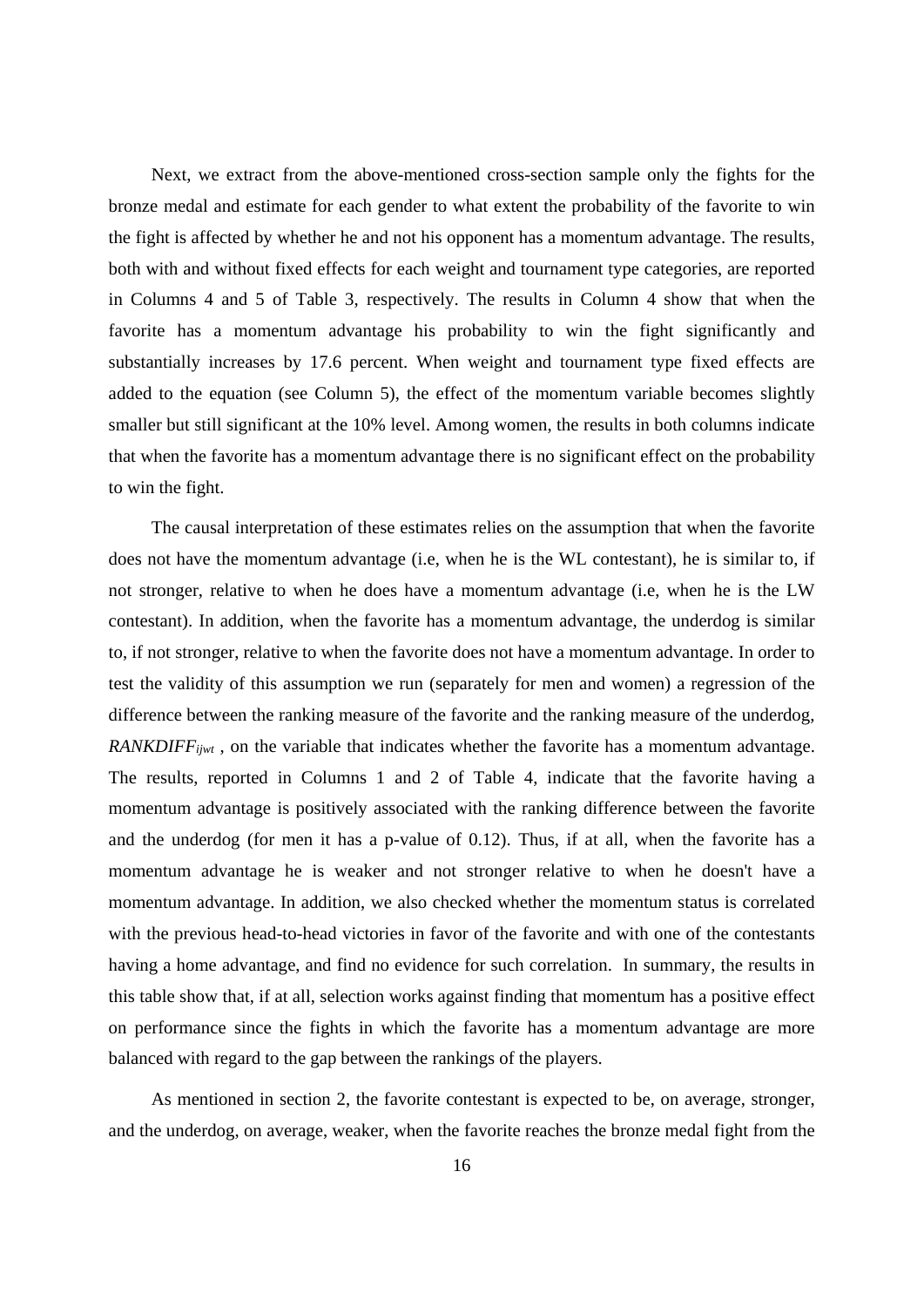semifinal (WL) and the underdog from the repêchage stage (LW) relative to when the favorite reaches it from the repêchage stage (LW) and the underdog from the semifinals (WL). For this reason, the above estimations provide a lower bound estimate of the causal effect of psychological momentum advantage on performance. In order to estimate the exact causal effect we should compare two contestants who are, on average, identical. We argue that if both the WL and LW contestants lost to similar contestants and also won against similar contestants then they should be, on average, similar, as they performed exactly the same in the tournament. Obviously, the only difference between them is the timing of their loss, which is only due to randomization. That is, it is only "unlucky" randomization that caused the LW contestant to lose in an earlier stage of the tournament. If he were randomized to meet exactly the same contestants but only in an opposite order, he would have probably reached the semifinal like the WL contestant. Thus, by controlling for the four variables that indicate the ranking indexes of the contestants that the favorite and underdog won and lost to in their two previous fights, we are able to tease out the selection effects. Econometrically, we argue that, conditional on these four variables, the psychological momentum variable is as good as randomly assigned. Thus, we estimate the probability of the favorite to win the fight while adding to equation (2) the four aforementioned variables. Formally, we estimate the following equation:

(3) 
$$
Log\left(\frac{\pi_{ijwst}}{1-\pi_{ijwst}}\right) = \alpha_w + \alpha_s + \alpha_t + \beta_1 \cdot FMA_{ijwst} + \beta_3 \cdot X_{ijt} + \gamma_1 \cdot log_2(FavWinRank) ++ \gamma_2 \cdot log_2(FavLossRank) + \gamma_3 \cdot log_2(UndWinRank) + \gamma_4 \cdot log_2(UndLossRank) + \varepsilon_{ijwst},
$$

The results, reported in Columns 6 and 7 of Table 3, show that, as expected, the estimated effect for men becomes even larger and more significant when we control for selection, and the results for women remain insignificant.<sup>14</sup>

One concern with the previous estimations is that the WL and LW contestants reach the bronze medal fight after each of them passed several fights and thus may be not equally tired. For example, since the WL contestant competed in his last fight against a finalist, while the LW contestant competed in the repêchage stage against a much weaker contestant (one of the losers of the quarter final), it is possible that the WL contestant may be more tired. Fortunately, in all

<sup>&</sup>lt;sup>14</sup> The reason for the difference in the number of observations between Columns 4-5 and Columns 6-7 is that for several fights we had missing values in the four variables indicating the ranks of the contestants that the favorite and underdog won and lost to in the previous stages of the tournament.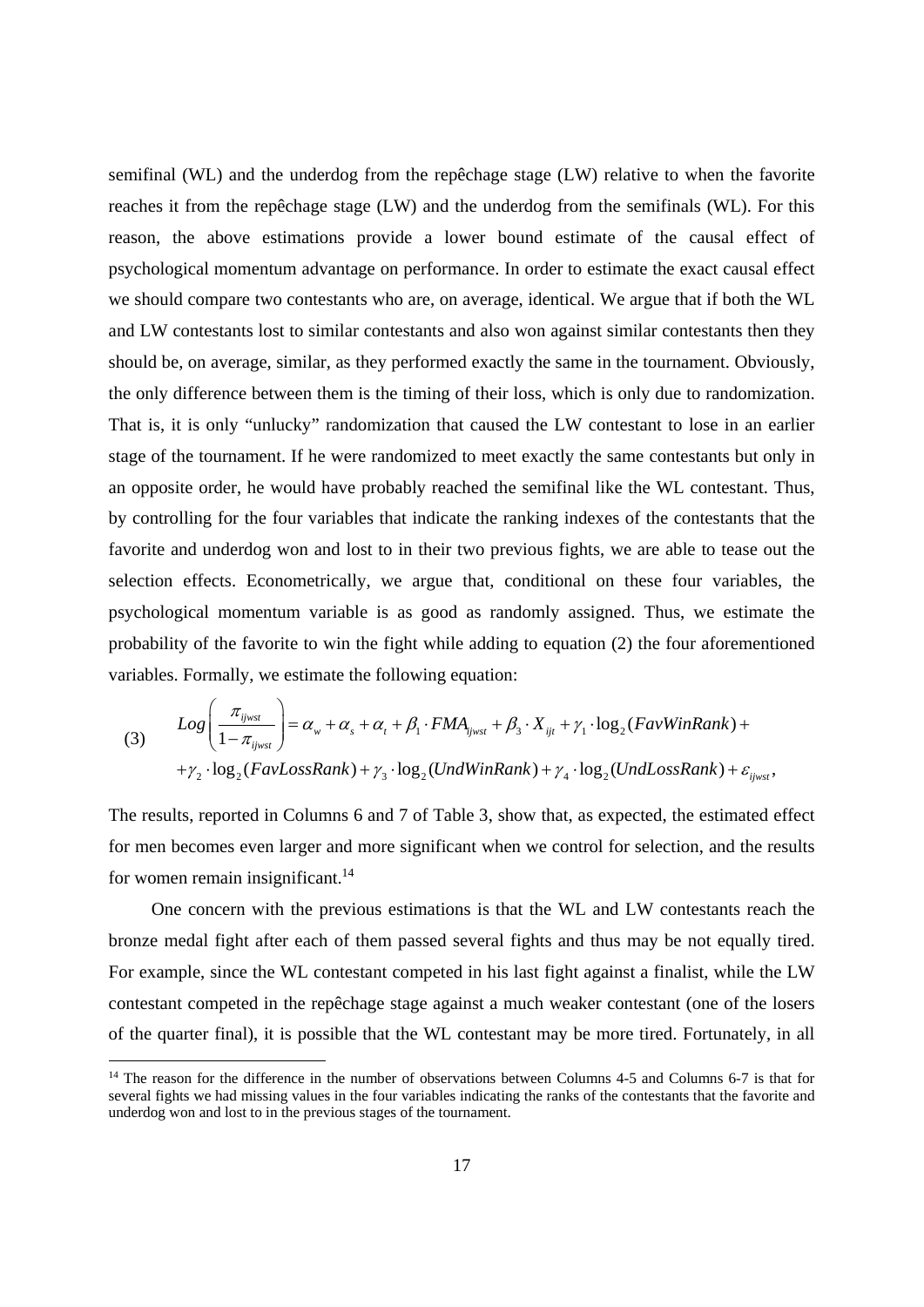the tournaments except for the World Championship and the Olympic Games there is a long break of two hours before the start of the fights for the medals.15 Thus, by including in the estimation only the tournaments with the long break we are able to rule out the possibility that our results are driven by unequal tiredness of the two players. The results of this estimation, reported in Column 8, again indicate a significant positive momentum effect for men but not for women.

Next, for each specification mentioned above, we test whether, as the biological literature on testosterone predicts, the coefficients of the momentum variable in the regression for men is larger relative to in the regression for women. The p-value of the test is reported in Panel C of Table 3. The results show that in most specifications we reject the hypothesis that men and women respond similarly to psychological momentum at the 5% significance level and in the other specifications we reject it at the 10% level.

Finally, we take each judoka pair that competed in the bronze medal fights and create a panel dataset that includes information on all their previous fights that took place between January 2009 and August 2013. Each fight includes information on the ranking and momentum status of each judoka, which of the judokas won the fight, whether either of them had a home advantage, the stage in the tournament in which the fight took place, the type of tournament, and whether it is a men's or a women's fight. This dataset allows us to use a fixed-effect estimation in order to examine, for a given pair of judokas, to what extent the probability of the judoka whose name appears first in alphabetical order (henceforth referred to as judoka *i*) to defeat the other judoka (henceforth referred to as judoka *j*) is a function of their momentum status. In this specification, our momentum variable,  $MI_{ij}$ , can get three possible values: a value of one if judoka *i* won his last fight in the tournament while judoka *j* lost his last fight; a value of zero if neither of the players lost any previous fight in the tournament or both of them lost their last fight; and a value of minus one if judoka *i* lost his last fight while judoka *j* won his last fight. Because each pair of judokas competed several times in different tournaments, it is probable that in one tournament judoka *i* was ranked higher while in another tournament judoka *j* was actually the favorite. Our basic specification with this dataset takes the following form:

<sup>&</sup>lt;sup>15</sup> The length of each fight is five minutes and the protocol requires that each contestant should rest at least ten minutes between the fights. We would like to thank Sagi Gur, the CEO of the Israeli Judo Federation for providing us with this information.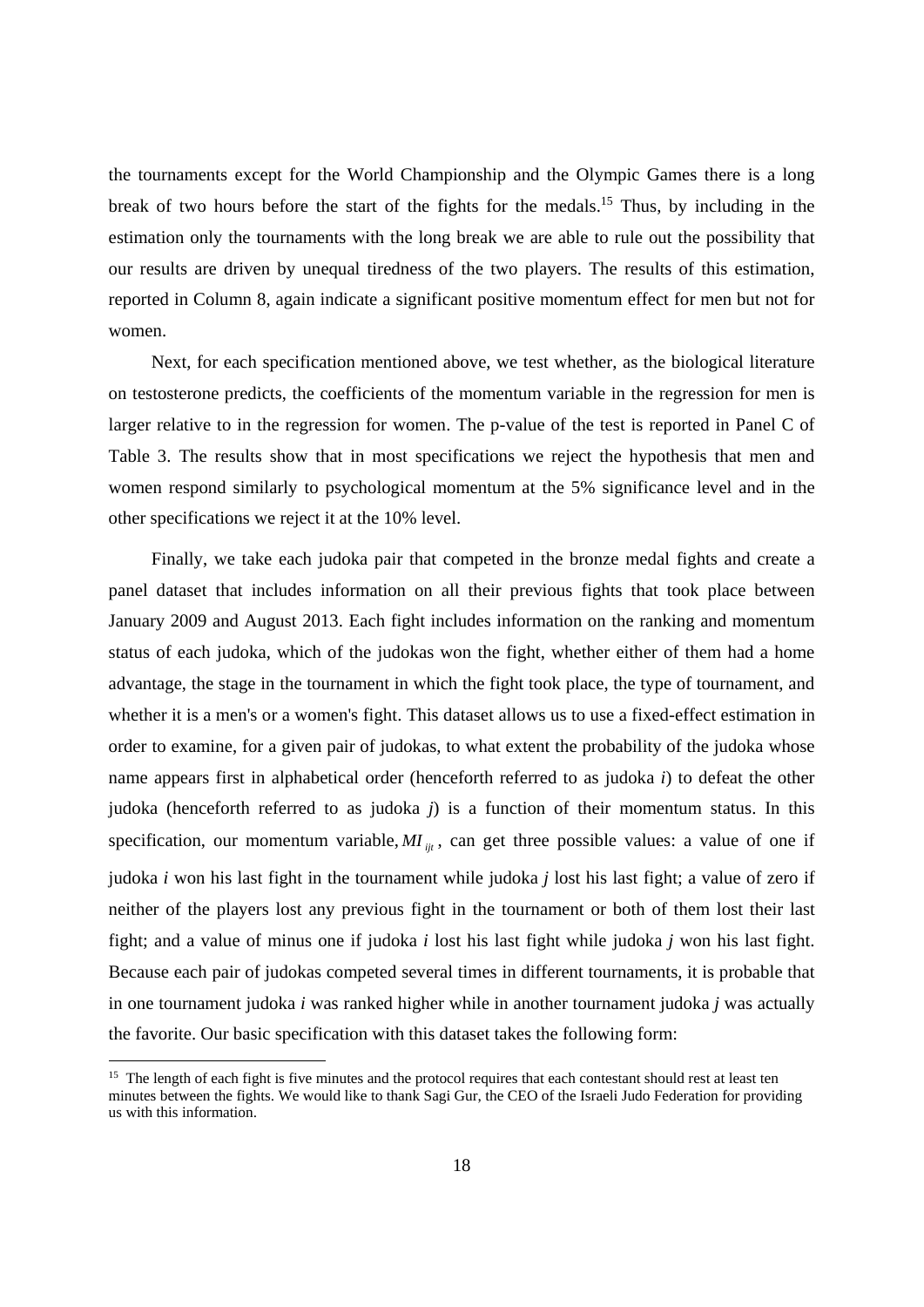(4) 
$$
\pi_{ijt} = \alpha_{ij} + \beta_1 \cdot MI_{ijt} + \beta_3 \cdot X_{ijt} + \varepsilon_{ijt} ,
$$

where the dependent variable is the probability of player *i* to defeat player *j* in tournament *t,* and  $X_{ij}$  is a set of controls indicating the relative advantage of the player whose name appears first in alphabetical order in ranking and home advantage. The results for men are presented in Column 1 of Table 5 (robust standard errors are reported in parentheses), and indicate that a unit increase in the momentum index increases the probability of player  $i$  to defeat player  $j$ significantly and substantially by more than 17 percentage points. Next, we add to equation (4) fixed effects for each stage in the tournament and each tournament type. We are unable to add weight fixed effects because the weight category does not vary for a given pair of judokas (most judokas always compete in the same weight category in different tournaments). This specification takes the following form:

(5) 
$$
\pi_{ijst} = \alpha_{ij} + \alpha_s + \alpha_t + \beta_1 \cdot MI_{ijwst} + \beta_3 \cdot X_{ijt} + \varepsilon_{ijst} ,
$$

where the set of stage fixed effects,  $\alpha_s$ , also includes a dummy variable, *BM*, indicating whether the fight is for a bronze medal. In this specification the effect of having a momentum advantage by player *i* (relative to having a momentum advantage by player *j*) on the probability of player *i* to win the fight is  $2\beta_1$ . The results for men are reported in Column 2. They indicate that player *i* having a momentum advantage (relative to none of the players having a momentum advantage) substantially and significantly increases his probability to win the fight by about 19 percentage points, which is a very large effect. To illustrate, while the probability of each of two equal players without a psychological momentum advantage to win the fight is 50%, if one of them has a momentum advantage his probability to win increases to 69%, which is more than twice the probability of the other player to win (69% relative to 31%). Similar to other specifications, among women, the momentum variable is insignificant.

 In our next specification, we add to the equation the past head-to-head victories in favor of player *i*. Since in our previous specification (equation 5) none of the stage category fixed effects or the type of tournament fixed effects was found to be significant or close to significant, we estimate this specification without them. The results show that controlling for the past head-to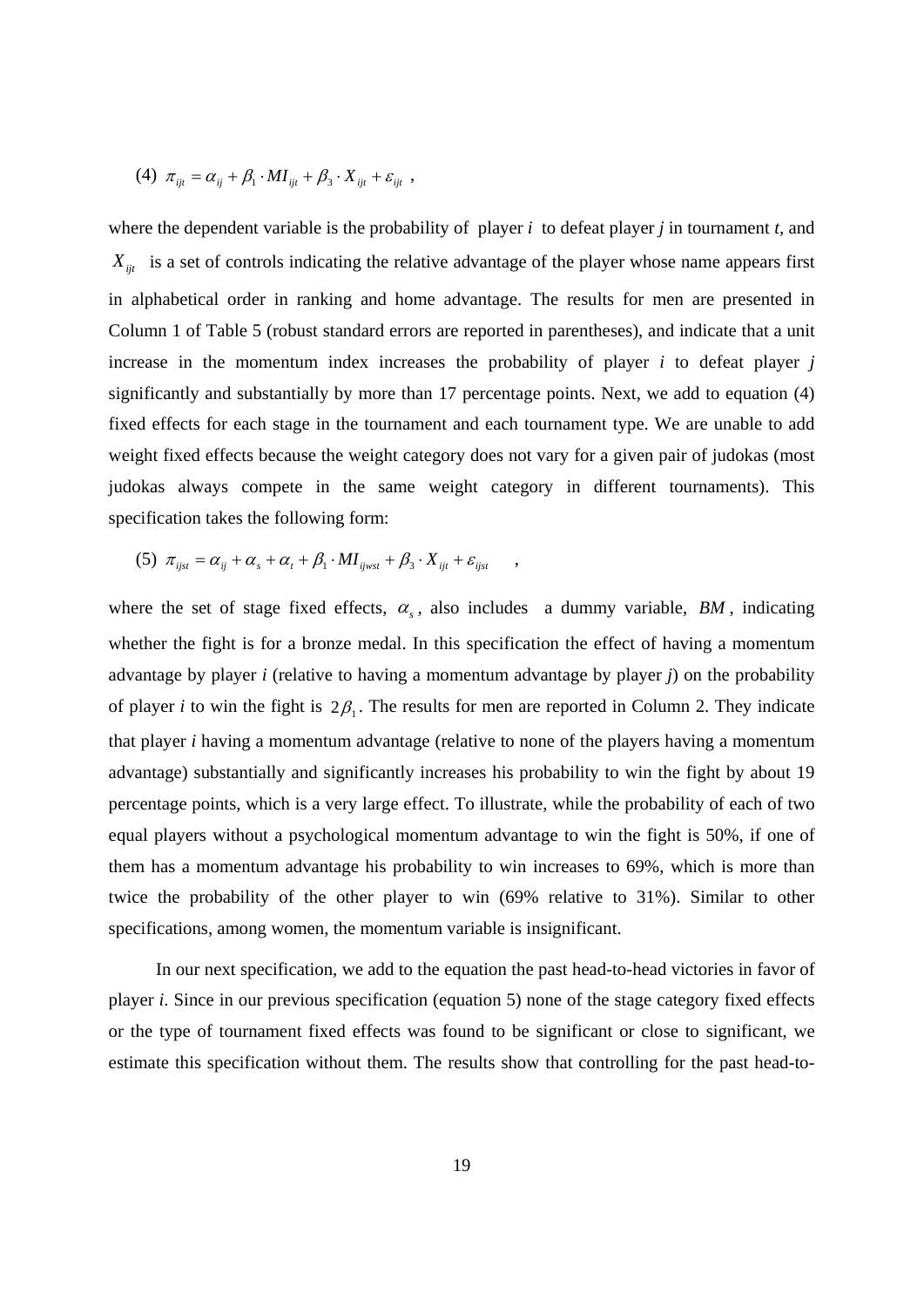head variable reduces the estimate for the momentum effect by almost half its size but it still remains substantial and significant at the 6.1 percent significance level.16 In Columns 4-6 we report similar results for women, which, once again, indicate that the momentum variable is insignificant. Taken together, the results of all our different estimation strategies provide strong evidence that having a psychological momentum advantage has a substantial and significant effect on the probability to win a fight among men but not among women.

#### **5. Concluding Remarks**

-

Nature seldom creates conditions that make it possible to observe a clear view of the causal effect of psychological momentum on performance, mostly because in most cases it is too complicated to disentangle the effect of psychological momentum from that of strategic momentum. Moreover, having a momentum advantage is generally an endogenous variable and teasing out the effect of selection is quite challenging. The natural experiment we have studied overcomes these difficulties and thus provides a rare opportunity to clearly observe the effect of psychological momentum on the performance of high profile agents in high stake situations in a real tournament setting.

Our results support the hypothesis that a psychological momentum advantage significantly and substantially affects performance among men but not among women. This finding, which is robust to different specifications and estimation strategies, is consistent with extensive biological literature on the role of testosterone in reinforcing future winning. According to this literature, men's testosterone endogenously increases following victory and decreases following loss, which in turn reinforces the likelihood of future winning by increasing the willingness to compete and to win again. However, women's testosterone levels to not change significantly following victory or loss.

Since it has been shown that testosterone levels increase in men after different types of success and not only after winning in sport, it is likely that the role of testosterone in reinforcing future success may extend to other areas. Hence our findings have implications in many different

<sup>&</sup>lt;sup>16</sup> When fixed effects for each stage category and each tournament type are added to this estimation they only add noise. The results show that none of these fixed effects are even close to being significant at the 10% level. In addition, except for the head-to-head advantage of player *i* variable and the differences in the rankings of the players, the momentum variable is the most significant variable in the estimation (p-value  $= 0.132$ ).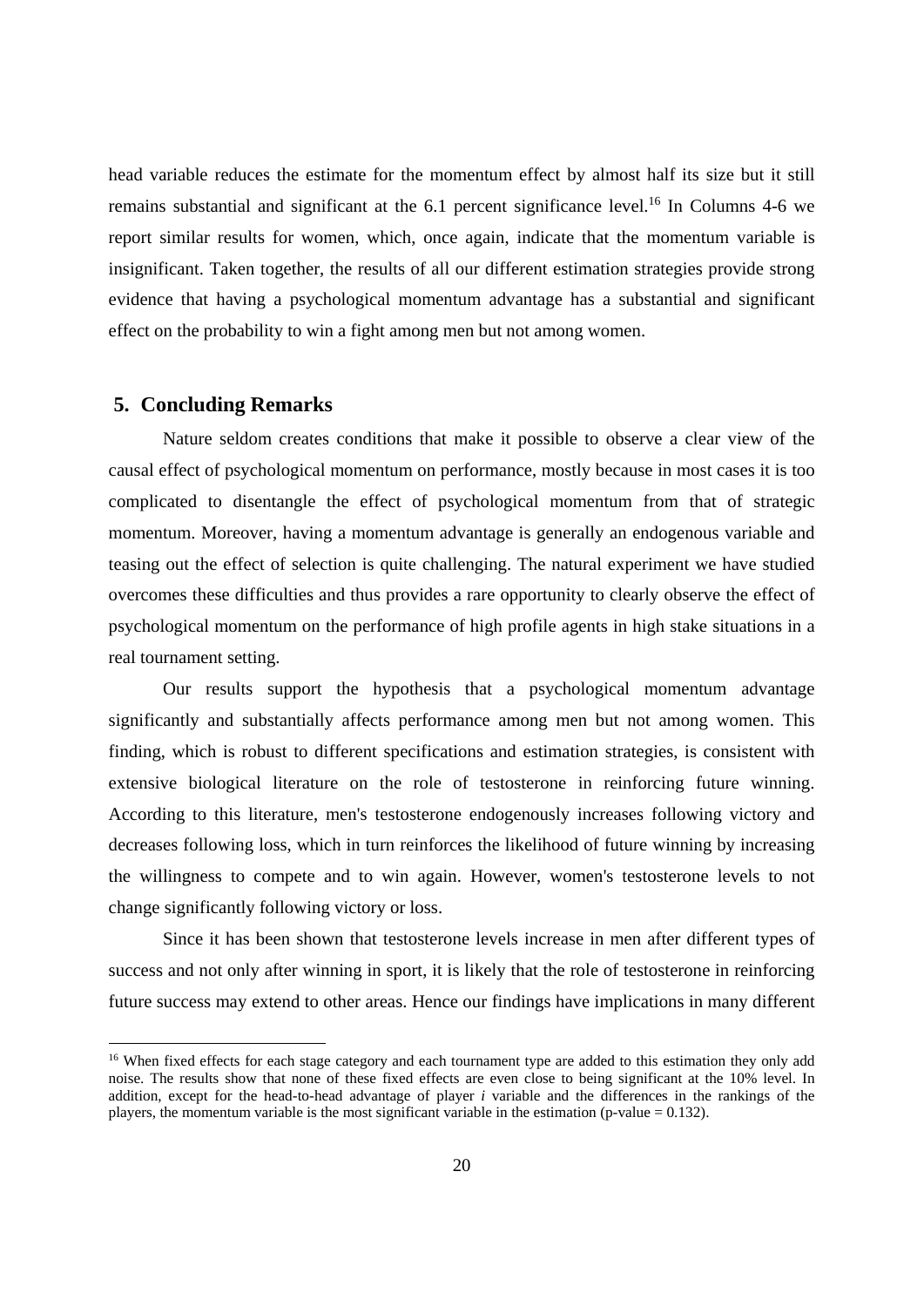areas. First, in the labor market, an increased frequency of positive feedbacks after successful actions may turn into a positive psychological momentum and thus increase productivity. Similarly, managers should exert efforts to reduce the influence of unsuccessful actions of their workers in order to avoid losses of productivity due to a negative psychological momentum effect. Second, sometimes momentum can create price bubbles in financial markets, because success in a first investment leads among men to increase their willingness to take additional risks and reinvest. Thus, an increased share of women traders in the market might reduce the creation of such bubbles.

Our findings also have important implications for contest design. First, a contest designer who ignores the existence of psychological momentum may consider his contest design to be fair, which is not the case as it gives one player a higher probability to win. To illustrate how psychological effects can effectively be taken into account, we suggest that it might be worthwhile for the contest designer of the judo tournaments to change the design of the bronze medal fights such that the losers of the semifinals (players 3 and 5 in Figure 1) compete against each other in the first bronze medal fight, whereas the winners in the repêchage stage (players 2 and 6 in Figure 1) compete against each other in the second bronze medal fight (see Figure 2). This alternative contest design will make the contest fairer, in the sense that it will eliminate the meaningful advantage that the current design gives the player with the momentum advantage. In addition, it is supposed to increase the competitive balance and thus the total expected efforts.

Finally, one possible direction for future research could be to examine the role of psychological effects in general, including psychological momentum, on performance, especially in male-dominant positions such as stockbrokers, high-profile managers, politicians and military force commanders.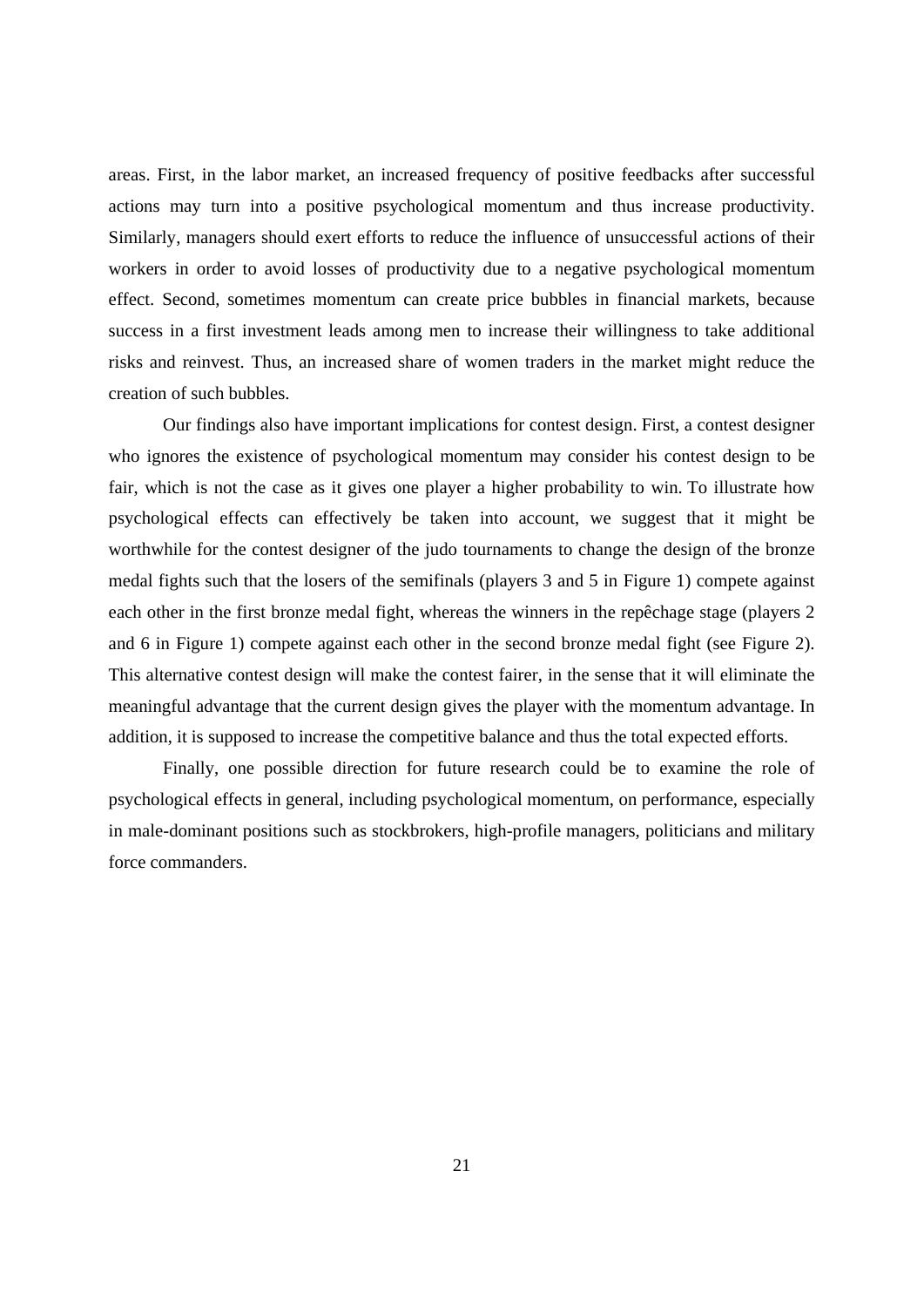#### **References**

Adler, Peter. 1981. Momentum: "A Theory of Social Action". Beverly Hills, CA: Sage.

- American College of Sports Medicine (ACSM). 2006. "Position Statement: Senate Hearing on the Abuse of Anabolic Steroids and their precursors by adolescent athletes".
- Apesteguia, Jose and Ignacio Palacios-Huerta. 2010. "Psychological Pressure in Competitive Environments: Evidence from a Randomized Natural Experiment." *The American Economic Review*. 100: 2548-2564.
- Asness, Clifford, Tobias Moskowitz and Lasse Heje Pedersen. 2013. "Value and Momentum Everywhere." *The Journal of Finance*. 68 (3): 929-985.
- Balafoutas, Lukas, Florian Lindner and Matthias Sutter. 2012. "Sabotage in Tournaments: Evidence from a Natural Experiment." *Kyklos*, 65 (4): 425-441.
- Bateup, Helen S., Alan Booth, Elizabeth A. Shirtcliff and Douglas A. Granger. 2002. "Testosterone, Cortisol, and Women's Competition." *Evolution and Human Behavior*. 23(3): 181–192.
- Booth, Alan, Greg Shelley, Allan Mazur, Gerry Tharp and Roger Kittok. 1989. "Testosterone and Winning and Losing in Human Competition." *Hormones and Behavior*. 23: 556–571.
- Carre, Justin M., Jenna D. Gilchrist, Mark D. Morrissey, Cheryl M. McCormick. 2010. "Motivational and Situational Factors and the Relationship Between Testosterone Dynamics and Human Aggression During Competition." *Biological Psychology*. 84 (2): 346–353.
- Carre Justin M. and Cheryl M. McCormick. 2008. "Aggressive Behavior and Change in Salivary Testosterone Concentrations Predict Willingness to Engage in a Competitive Task." *Hormones and Behavior.* 54 (3): 403–409.
- Coates, John. 2012. "The Hour between Dog and Wolf: How Risk-Taking Transforms Us, Body and Mind." Penguin USA; Random House Canada; Fourth Estate UK.
- Coates, John M., Mark Gurnell and Aldo Rustichini. 2009. "Second-to-Fourth Digit Ratio Predicts Success among High-Frequency Financial Traders." *Proceedings of the National Academy of Sciences.* 106 (2): 623-628.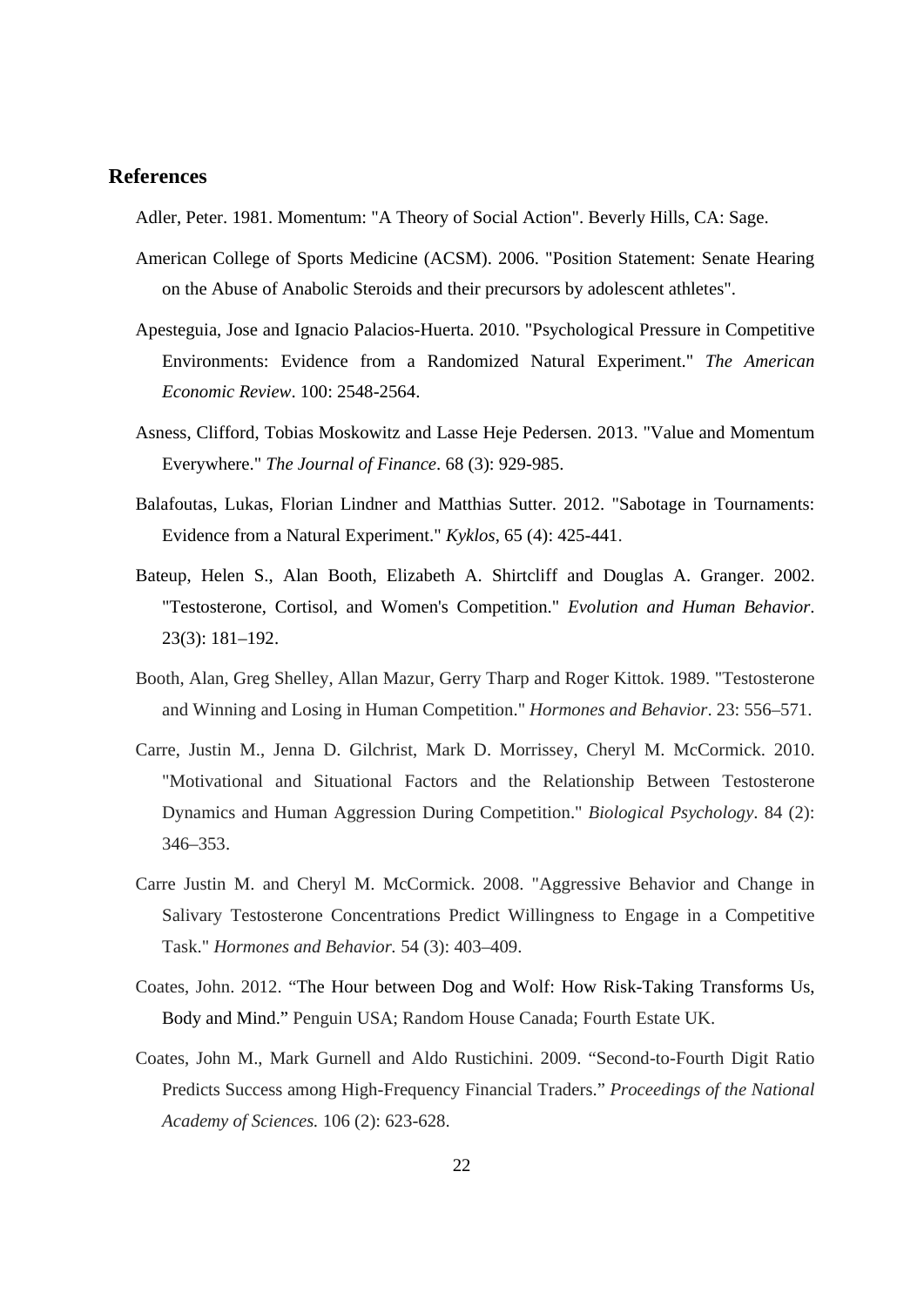- Coates, John M., Mark Gurnell and Zoltan Sarnyai. 2010. "From Molecule to Market: Steroid Hormones and Financial Risk-Taking." *Philosophical Transactions of the Royal Society of London B: Biological Sciences.* 365 (1538): 331-343.
- Coates, John M., and Joe Herbert. 2008. "Endogenous Steroids and Financial Risk Taking on a London Trading Floor." *Proceedings of the National Academy of Sciences*. 105 (16): 6167-6172.
- Cueva, Carlos, R. Edward Roberts, Tom Spencer, Nisha Rani, Michelle Tempest, Philippe N. Tobler, Joe Herbert, and Aldo Rustichini. 2015. "Cortisol and Testosterone Increase Financial Risk Taking and May Destabilize Markets." *Scientific Reports.* 5.
- Eckel, Catherine C. and Sascha Füllbrunn. 2015. "Thar 'She' Blows? Gender, Competition, and Bubbles in Experimental Asset Markets." *American Economic Review.* 105 (2): 906- 920.
- Edwards, David A. and Lauren S. Kurlander. 2010. "Women's Intercollegiate Volleyball and Tennis: Effects of Warm-up, Competition, and Practice on Saliva Levels of Cortisol and Testosterone." *Hormones and Behavior*. 58 (4): 606–613.
- Edwards, David A., Karen Wetzel and Dana R. Wyner. 2006. "Intercollegiate Soccer: Saliva Cortisol and Testosterone are Elevated During Competition, and Testosterone is Related to Status and Social Connectedness with Team Mates." *Physiology and Behavior*. 87 (1): 135–143.
- Elias, Michael. 1981. "Serum Cortisol, Testosterone, and Testosterone-Binding Globulin Responses to Competitive Fighting in Human Males." *Aggressive Behavior*. 7: 215–224.
- Fama, Eugene and Kenneth French. 2012. "Size, Value, and Momentum in International Stock Returns." *Journal of Financial Economics*. 105 (3): 457-472.
- Gladue, Brian A., Michael Boechler and Kevin D. McCaul. 1989. "Hormonal Response to Competition in Human Males." *Aggressive Behavior*. 15 (6): 409–422
- Groh, Christian, Benny Moldovanu, Aner Sela and Uwe Sunde. 2012. "Optimal Seedings in Elimination Tournaments." *Economic Theory*. 49: 59-80.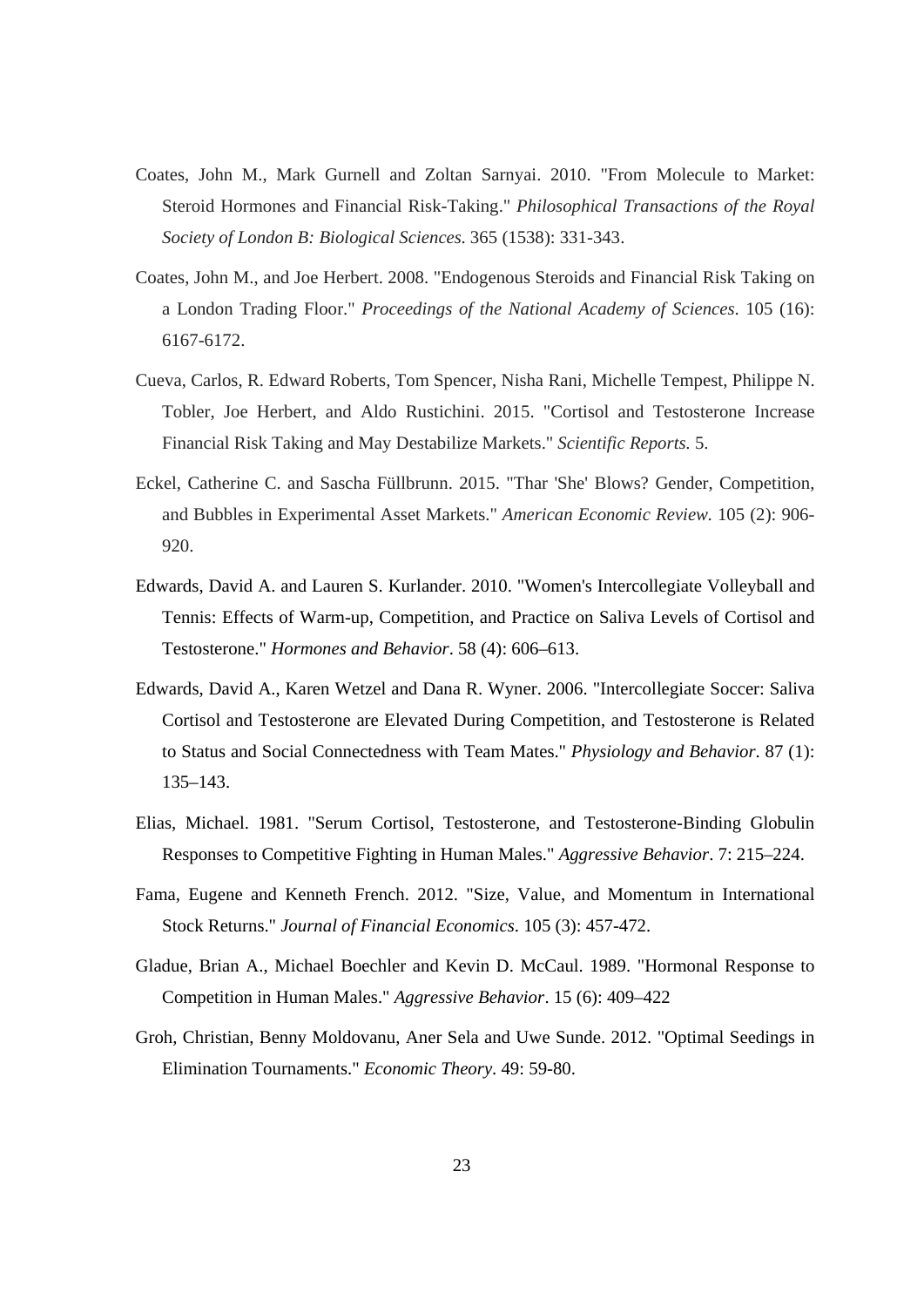- Iso-Ahola, Seppo and Ken Mobily. 1980. "Psychological Momentum: A Phenomenon and an Empirical (Unobtrusive) Validation of Its Influence in a Competitive Sport Tournament." *Psychological Reports*. 46: 391-401.
- Kahneman, Daniel and Amos Tversky. 1979. "Prospect Theory: An Analysis of Decision under Risk." *Econometrica*. 47 (2): 263-291.
- Klumpp, Tilman and Mattias Polborn. 2006. "Primaries and the New Hampshire Effect." *Journal of Public Economics*. 90: 1073-1114
- Kocher, Martin, Marc Lenz and Matthias Sutter. 2012. "Psychological Pressure in Competitive Environments: New Evidence from Randomized Natural Experiments." *Management Science*. 58 (8): 1585-1591.
- Krumer, Alex. 2014. "On Winning Probabilities, Weight Categories and Home Advantage in Professional Judo." *Journal of Sports Economics*. forthcoming.
- Lazear, Edward and Sherwin Rosen. 1981. "Rank Order Tournaments as Optimal Labor Contracts." *Journal of Political Economy*. 89 (5): 841–864.
- Mago, Shakun, Roman Sheremeta and Andrew Yates. 2013. "Best-of-Three Contest Experiments: Strategic versus Psychological Momentum." *International Journal of Industrial Organization*. 31 (3): 287-296.
- Malueg, David and Andrew Yates. 2010. "Testing Contest Theory: Evidence from Best-of-Three Tennis Matches." *The Review of Economics and Statistics*. 92 (3): 689-692.
- Mazur, Allan, Alan Booth, and James M. Dabbs Jr. 1992. "Testosterone and Chess Competition." *Social Psychology Quarterly*. 55 (1): 70-77.
- Mazur, Allan. 1985. "A Biosocial Model of Status in Face-to-Face Primate Groups." *Social Forces*. 64 (2): 377-402.
- Mazur Allan. 1995. "Biosocial Models of Deviant Behavior among Male Army Veterans." *Biological Psychology.* 41 (3): 271–293.
- McCaul, Kevin D., Brian A. Gladue and Margaret Joppa. 1992. "Winning, Losing, Mood, and Testosterone." *Hormones and Behavior*. 26 (4): 486-504.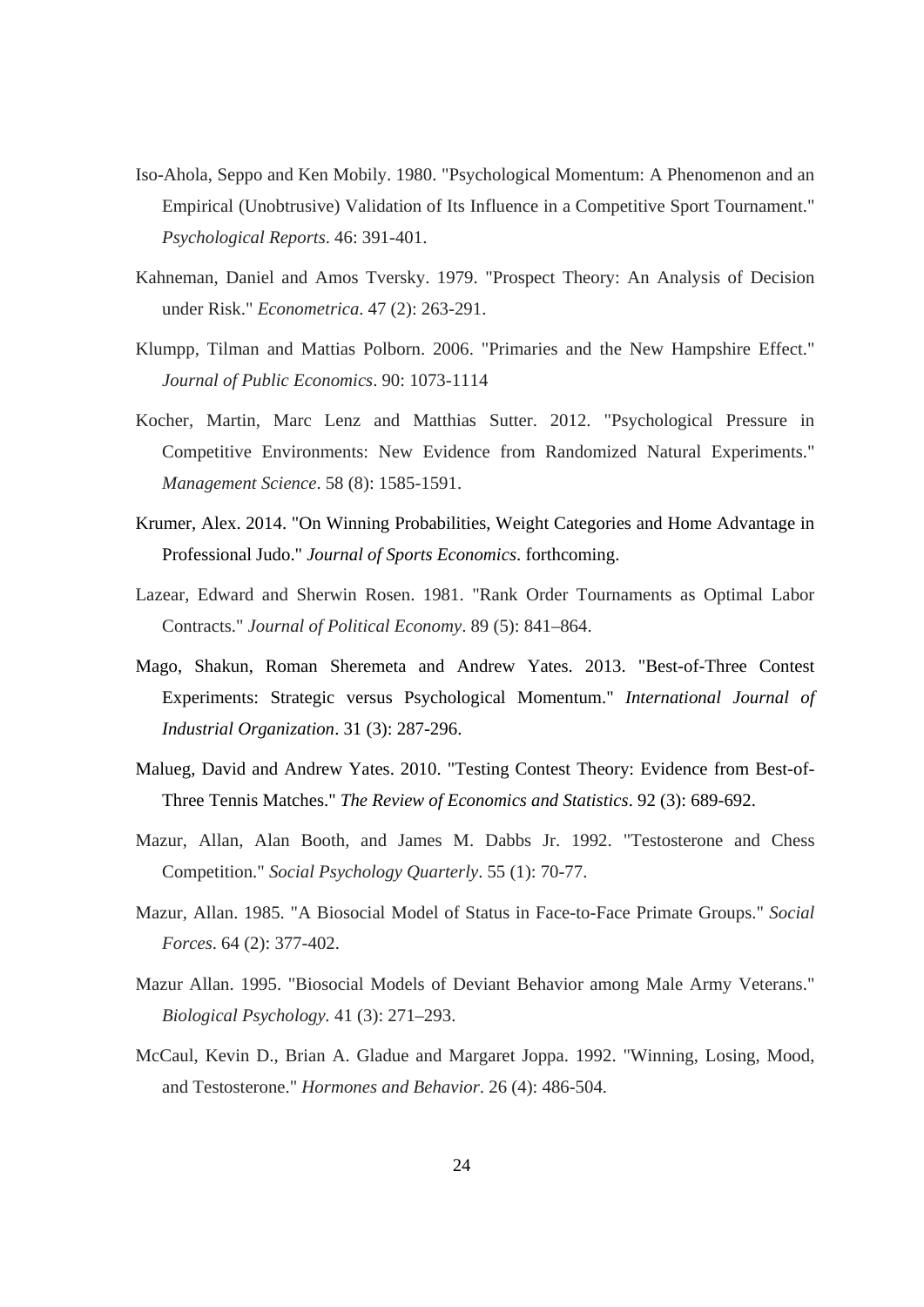- Oyegbile Temitayo O. and Catherine A. Marler. 2005. "Winning Fights Elevates Testosterone Levels in California Mice and Enhances Future Ability to Win Fights." *Hormones and Behavior*. 48 (3): 259–267.
- Rosen, Sherwin. 1986. "Prizes and Incentives in Elimination Tournaments." *The American Economic Review*. 76 (4): 701–715.
- Salvador, Alicia, Ferran Suay, Gonzalez Bono and Miguel A. Serrano. 2003. "Anticipatory Cortisol, Testosterone and Psychological Responses to Judo Competition in Young Men." *Psychoneuroendocrinology*. *28* (3): 364-375.
- Stanton, Steven J., Scott H. Liening and Oliver C. Schultheiss. 2011. "Testosterone is Positively Associated with Risk Taking in the Iowa Gambling Task." *Hormones and Behavior*. 59 (2): 252–256.
- Suay, Ferran, et al. 1999. "Effects of Competition and Its Outcome on Serum Testosterone, Cortisol and Prolactin. *Psychoneuroendocrinology*, 24 (5): 551-566.
- Trainor, Brian C., Ian M. Bird, and Catherine A. Marler. 2004. "Opposing Hormonal Mechanisms of Aggression Revealed Through Short-lived Testosterone Manipulations and Multiple Winning Experiences." *Hormones and Behavior*. 45 (2): 115-121.
- van Honk, Jack, et al. 2004. "Testosterone Shifts the Balance between Sensitivity for Punishment and Reward in Healthy Young Women." *Psychoneuroendocrinology*. 29 (7): 937-943.
- Wood, Ruth I., and Steven J. Stanton. 2012. "Testosterone and Sport: Current Perspectives." *Hormones and behavior*. 61 (1): 147-155.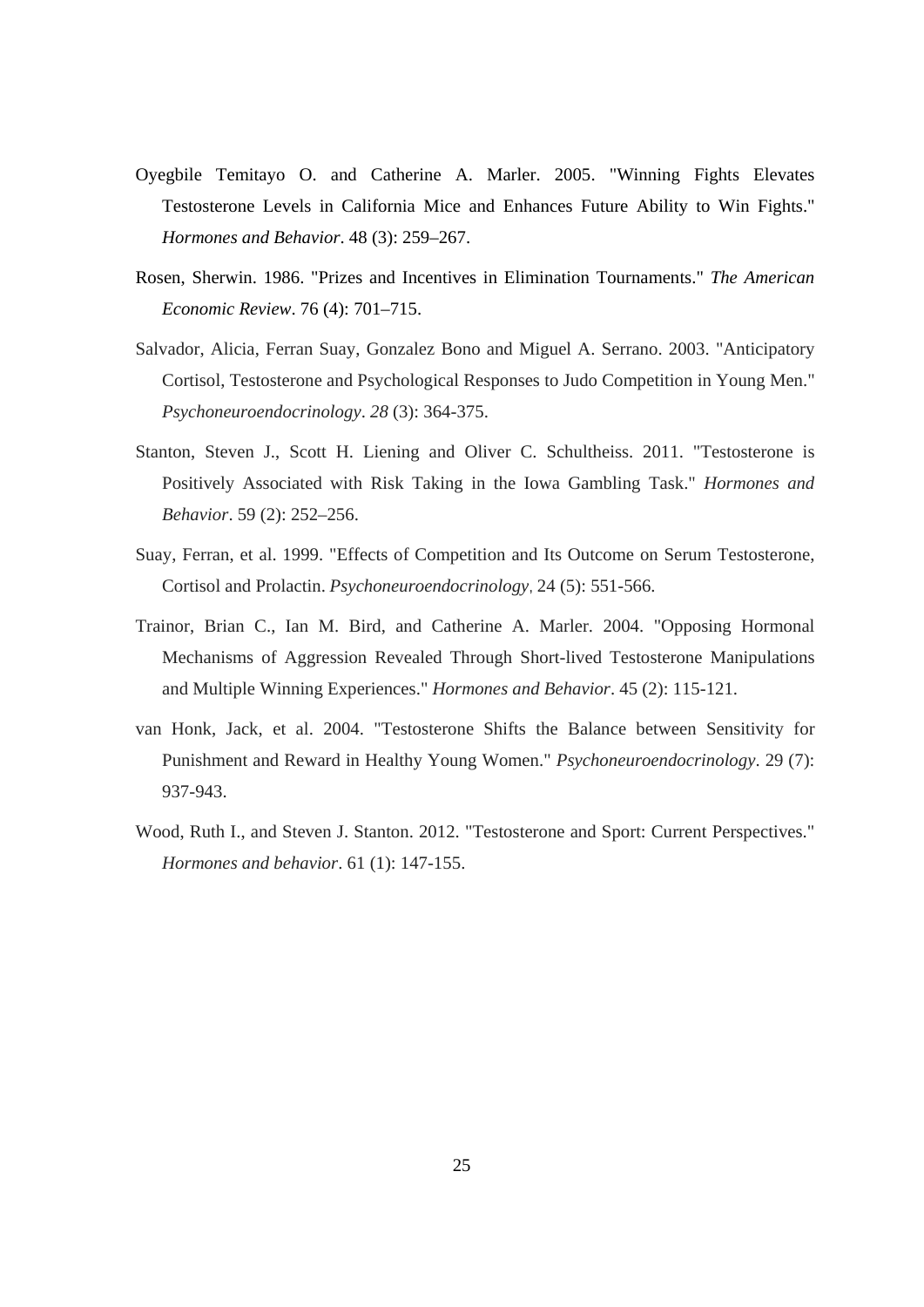

### Figure 1 : Competition Structure

Figure 2: Suggestion for a New Contest Design for Bronze Medal Fights

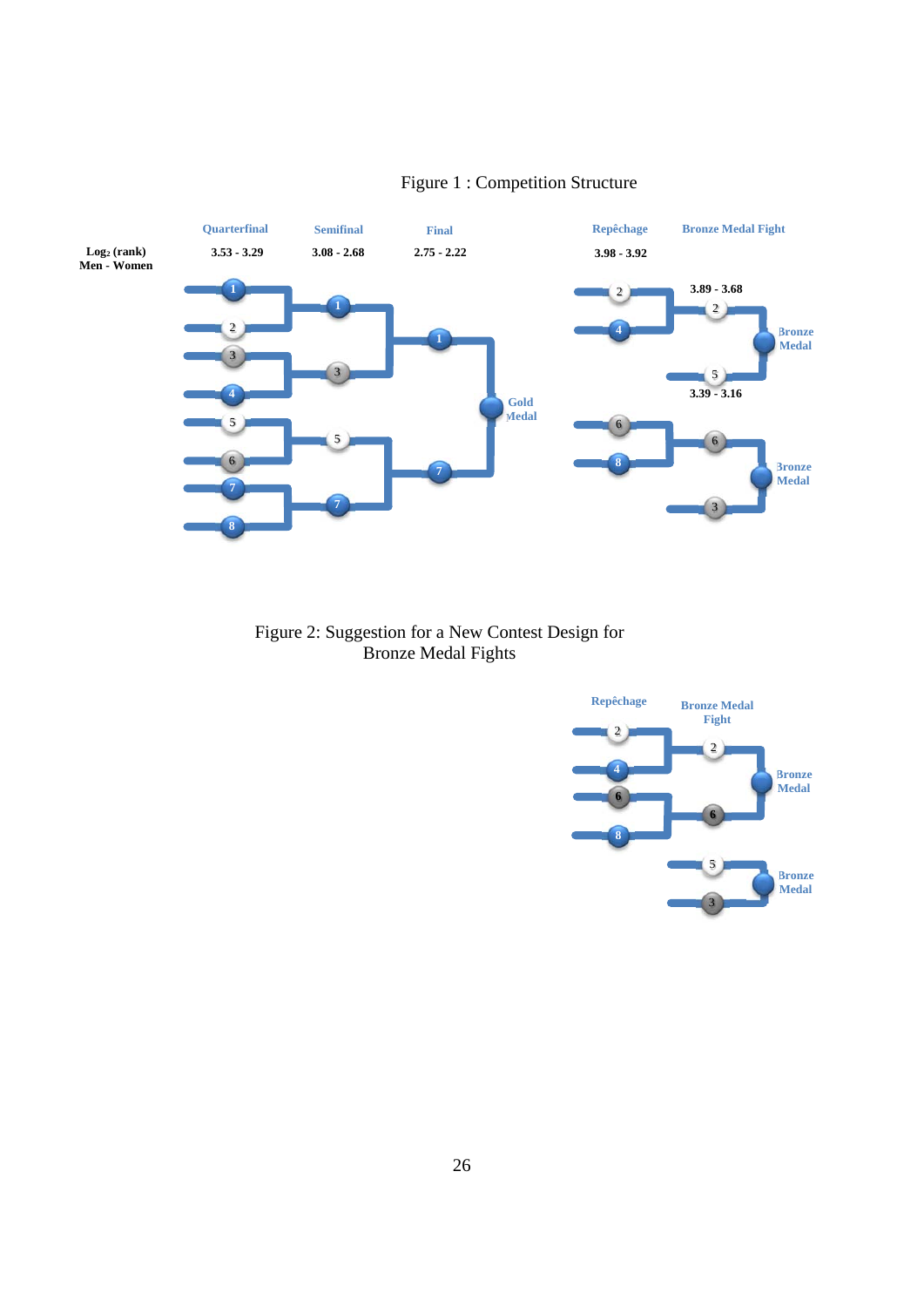| Variable                                                           | General Sample: |                       | Men Only    |                       | Women Only   |                       |
|--------------------------------------------------------------------|-----------------|-----------------------|-------------|-----------------------|--------------|-----------------------|
|                                                                    | $(N=3,624)$     |                       | $(N=2,140)$ |                       | $(N=1, 484)$ |                       |
|                                                                    | Mean            | Standard<br>deviation | Mean        | Standard<br>deviation | Mean         | Standard<br>deviation |
| Favorite won                                                       | 0.697           | 0.459                 | 0.700       | 0.459                 | 0.694        | 0.461                 |
| Favorite has momentum advantage (FMA)                              | 0.023           | 0.150                 | 0.021       | 0.142                 | 0.027        | 0.162                 |
| Underdog has momentum advantage (UMA)                              | 0.037           | 0.188                 | 0.029       | 0.168                 | 0.048        | 0.214                 |
| Women                                                              | 0.409           | 0.492                 |             |                       |              |                       |
| Basic controls                                                     |                 |                       |             |                       |              |                       |
| Past head-to-head favorite advantage (wins-                        |                 |                       |             |                       |              |                       |
| losses)                                                            | 0.225           | 0.910                 | 0.178       | 0.775                 | 0.292        | 1.073                 |
| Rank difference (log <sub>2</sub> (RankF)-log <sub>2</sub> (RankU) | $-2.015$        | 1.455                 | $-2.035$    | 1.464                 | $-1.985$     | 1.442                 |
| Favorite home advantage                                            | 0.091           | 0.288                 | 0.088       | 0.283                 | 0.096        | 0.295                 |
| Underdog home advantage                                            | 0.078           | 0.268                 | 0.078       | 0.268                 | 0.077        | 0.267                 |
| Weight categories                                                  |                 |                       |             |                       |              |                       |
| 60 kg                                                              | 0.084           | 0.277                 | 0.142       | 0.349                 |              |                       |
| 66 kg                                                              | 0.087           | 0.281                 | 0.147       | 0.354                 |              |                       |
| 73 kg                                                              | 0.101           | 0.302                 | 0.171       | 0.377                 |              |                       |
| 81 kg                                                              | 0.097           | 0.296                 | 0.164       | 0.370                 |              |                       |
| 90 kg                                                              | 0.081           | 0.273                 | 0.137       | 0.344                 |              |                       |
| 100 kg                                                             | 0.075           | 0.264                 | 0.128       | 0.334                 |              |                       |
| More than 100 kg                                                   | 0.066           | 0.248                 | 0.111       | 0.314                 |              |                       |
| 48 kg                                                              | 0.055           | 0.228                 |             |                       | 0.134        | 0.341                 |
| 52 kg                                                              | 0.065           | 0.247                 |             |                       | 0.160        | 0.366                 |
| 57 kg                                                              | 0.068           | 0.252                 |             |                       | 0.166        | 0.372                 |
| 63 kg                                                              | 0.068           | 0.252                 |             |                       | 0.166        | 0.373                 |
| 70 kg                                                              | 0.057           | 0.233                 |             |                       | 0.140        | 0.347                 |
| 78 kg                                                              | 0.050           | 0.219                 |             |                       | 0.123        | 0.329                 |
| More than 78 kg                                                    | 0.045           | 0.208                 |             |                       | 0.111        | 0.314                 |
| Stage of the tournament categories                                 |                 |                       |             |                       |              |                       |
| Stage of best 128                                                  | 0.036           | 0.185                 | 0.060       | 0.237                 | 0.001        | 0.026                 |
| Stage of best 64                                                   | 0.180           | 0.384                 | 0.215       | 0.411                 | 0.129        | 0.335                 |
| Stage of best 32                                                   | 0.246           | 0.431                 | 0.256       | 0.436                 | 0.233        | 0.423                 |
| Stage of best 16                                                   | 0.209           | 0.406                 | 0.191       | 0.393                 | 0.235        | 0.424                 |
| Quarterfinal stage                                                 | 0.122           | 0.327                 | 0.104       | 0.305                 | 0.148        | 0.355                 |
| Repêchage stage                                                    | 0.057           | 0.231                 | 0.049       | 0.215                 | 0.068        | 0.252                 |
| Semifinal stage                                                    | 0.061           | 0.240                 | 0.052       | 0.222                 | 0.075        | 0.263                 |
| Bronze medal stage                                                 | 0.060           | 0.237                 | 0.050       | 0.217                 | 0.075        | 0.263                 |
| Final stage                                                        | 0.030           | 0.172                 | 0.025       | 0.157                 | 0.038        | 0.191                 |
| Tournament type categories                                         |                 |                       |             |                       |              |                       |
| <b>Olympic Games</b>                                               | 0.116           | 0.320                 | 0.116       | 0.321                 | 0.115        | 0.319                 |
| World Championships                                                | 0.582           | 0.493                 | 0.584       | 0.493                 | 0.578        | 0.494                 |
| Grand Slam                                                         | 0.239           | 0.427                 | 0.243       | 0.429                 | 0.232        | 0.423                 |
| Masters                                                            | 0.064           | 0.244                 | 0.056       | 0.230                 | 0.075        | 0.263                 |

| Table 1: Descriptive Statistics of Dataset A |  |
|----------------------------------------------|--|
|----------------------------------------------|--|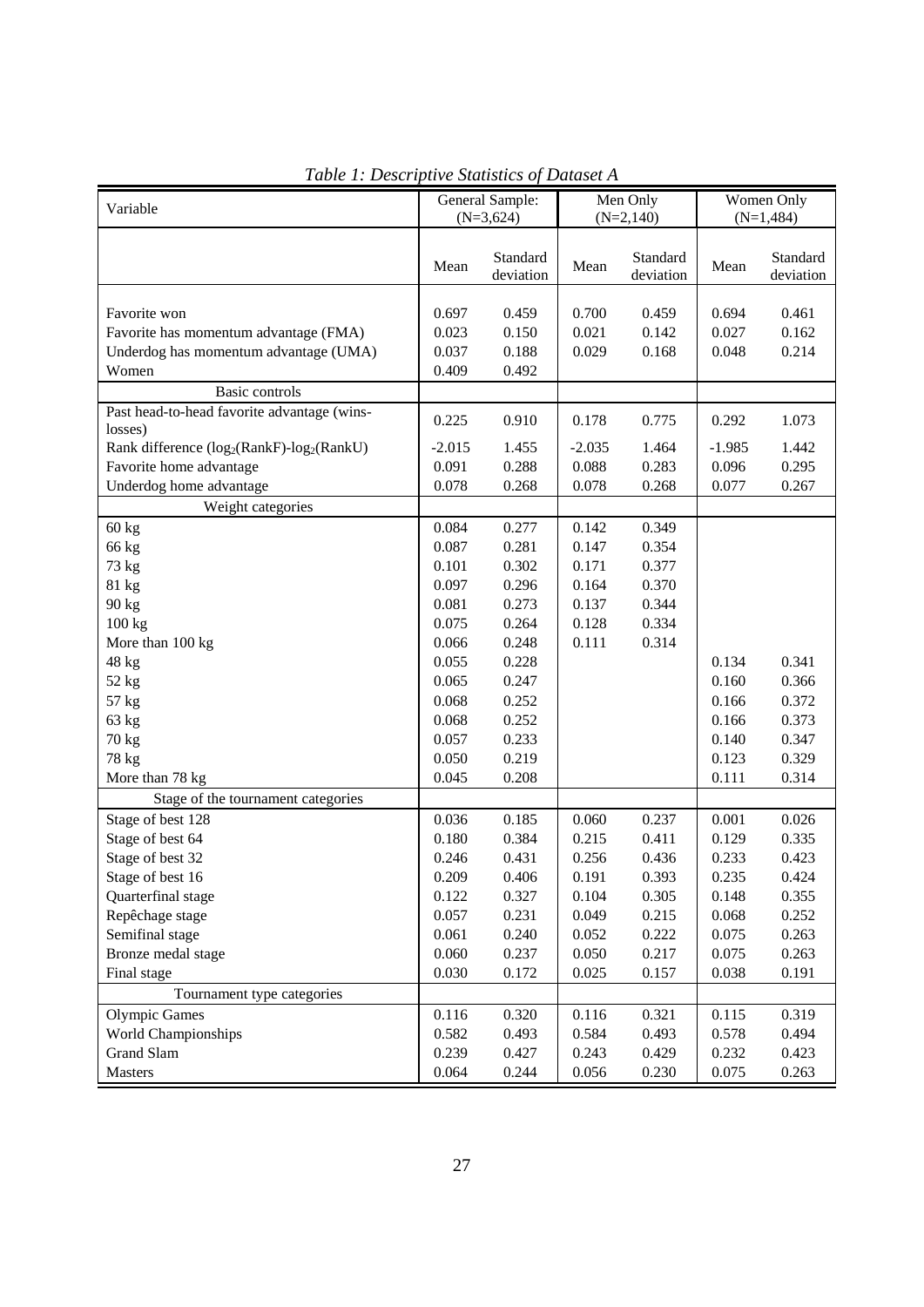| Variable                                                                                                                                          | General sample:            |                         | Men Only          |                       | Women Only     |                       |
|---------------------------------------------------------------------------------------------------------------------------------------------------|----------------------------|-------------------------|-------------------|-----------------------|----------------|-----------------------|
|                                                                                                                                                   |                            | $(N=456)$               |                   | $(N=225)$             | $(N=231)$      |                       |
|                                                                                                                                                   | Mean                       | Standard<br>deviation   | Mean              | Standard<br>deviation | Mean           | Standard<br>deviation |
| Player <i>i</i> won<br>Momentum Index (MI)<br>Women                                                                                               | 0.485<br>$-0.004$<br>0.507 | 0.500<br>0.702<br>0.501 | 0.480<br>$-0.036$ | 0.501<br>0.700        | 0.489<br>0.026 | 0.501<br>0.704        |
| Basic controls                                                                                                                                    |                            |                         |                   |                       |                |                       |
| Past head-to-head player i's advantage<br>(Player <i>i</i> 's wins -losses)<br>Rank difference (log <sub>2</sub> (Ranki)-log <sub>2</sub> (Rankj) | 0.050<br>0.086             | 1.282<br>2.078          | 0.093<br>0.047    | 1.304<br>2.109        | 0.009<br>0.124 | 1.261<br>2.051        |
| Player <i>i</i> has home advantage                                                                                                                | 0.121                      | 0.326                   | 0.138             | 0.345                 | 0.104          | 0.306                 |
| Player $j$ has home advantage                                                                                                                     | 0.079                      | 0.270                   | 0.084             | 0.279                 | 0.074          | 0.262                 |
| Stage of the tournament categories                                                                                                                |                            |                         |                   |                       |                |                       |
| Bronze medal stage                                                                                                                                | 0.491                      | 0.500                   | 0.489             | 0.501                 | 0.494          | 0.501                 |
| Stage of best 16                                                                                                                                  | 0.143                      | 0.350                   | 0.147             | 0.355                 | 0.139          | 0.346                 |
| Stage of best 32                                                                                                                                  | 0.033                      | 0.179                   | 0.022             | 0.148                 | 0.043          | 0.204                 |
| Quarterfinal stage                                                                                                                                | 0.121                      | 0.326                   | 0.107             | 0.309                 | 0.134          | 0.342                 |
| Semifinal stage                                                                                                                                   | 0.134                      | 0.341                   | 0.160             | 0.367                 | 0.108          | 0.311                 |
| Final stage                                                                                                                                       | 0.064                      | 0.244                   | 0.067             | 0.250                 | 0.061          | 0.239                 |
| Repêchage stage                                                                                                                                   | 0.015                      | 0.123                   | 0.009             | 0.094                 | 0.022          | 0.146                 |
| Tournament type categories                                                                                                                        |                            |                         |                   |                       |                |                       |
| Asia Championships                                                                                                                                | 0.004                      | 0.066                   | 0.004             | 0.067                 | 0.004          | 0.066                 |
| European Open                                                                                                                                     | 0.004                      | 0.066                   |                   |                       | 0.009          | 0.093                 |
| <b>European Championships</b>                                                                                                                     | 0.053                      | 0.224                   | 0.031             | 0.174                 | 0.074          | 0.262                 |
| <b>Grand Prix</b>                                                                                                                                 | 0.092                      | 0.289                   | 0.102             | 0.304                 | 0.082          | 0.275                 |
| <b>Grand Slam</b>                                                                                                                                 | 0.340                      | 0.474                   | 0.356             | 0.480                 | 0.325          | 0.469                 |
| Masters                                                                                                                                           | 0.114                      | 0.318                   | 0.107             | 0.309                 | 0.121          | 0.327                 |
| <b>Olympic Games</b>                                                                                                                              | 0.079                      | 0.270                   | 0.084             | 0.279                 | 0.074          | 0.262                 |
| Pan American Championships                                                                                                                        | 0.002                      | 0.047                   |                   |                       | 0.004          | 0.066                 |
| World Championships                                                                                                                               | 0.239                      | 0.427                   | 0.240             | 0.428                 | 0.238          | 0.427                 |
| World Cup                                                                                                                                         | 0.072                      | 0.259                   | 0.076             | 0.265                 | 0.069          | 0.254                 |

*Table 2: Descriptive Statistics of Dataset B*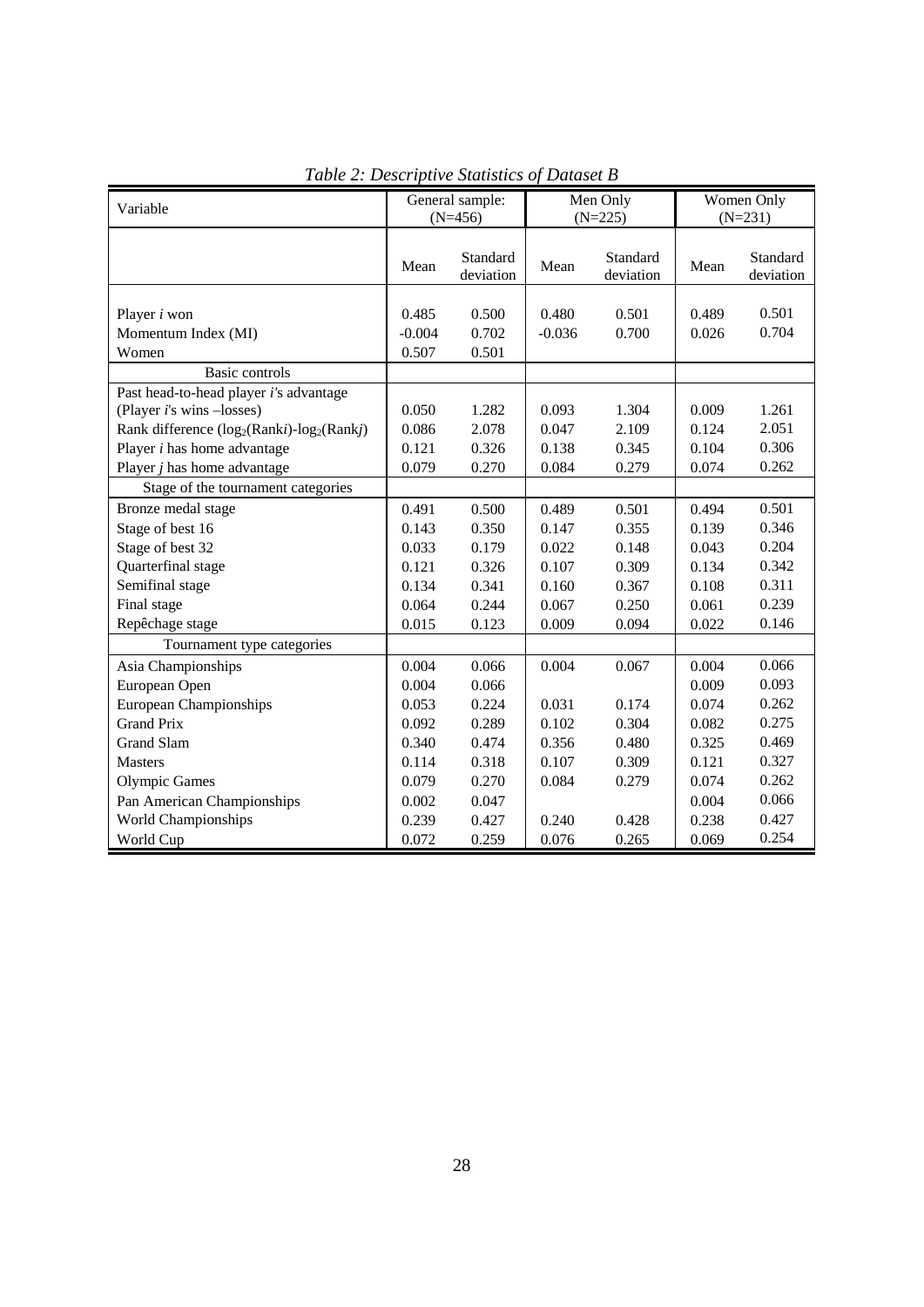|                                      | All Data                                            |             |             | <b>Bronze Medal Fights</b> |             |             |             |             |
|--------------------------------------|-----------------------------------------------------|-------------|-------------|----------------------------|-------------|-------------|-------------|-------------|
| Variable                             | (1)                                                 | (2)         | (3)         | (4)                        | (5)         | (6)         | (7)         | (8)         |
|                                      | Panel A: Men                                        |             |             |                            |             |             |             |             |
|                                      | 0.041                                               | 0.052       | $0.178**$   | $0.176**$                  | $0.160*$    | $0.223**$   | $0.183*$    | $0.356**$   |
| Favorite has momentum advantage      | (0.069)                                             | (0.068)     | (0.086)     | (0.089)                    | (0.096)     | (0.095)     | (0.103)     | (0.159)     |
|                                      |                                                     |             |             |                            |             |             |             |             |
| Underdog has momentum advantage      | $-0.138**$                                          | $-0.131$ ** |             |                            |             |             |             |             |
|                                      | (0.055)                                             | (0.056)     |             |                            |             |             |             |             |
| Dummy for bronze medal fight         |                                                     |             | $-0.125$    |                            |             |             |             |             |
|                                      |                                                     |             | (0.077)     |                            |             |             |             |             |
| <b>Observations</b>                  | 2140                                                | 2140        | 2140        | 106                        | 106         | 99          | 99          | 47          |
| Pseudo R-squared                     | 0.072                                               | 0.077       | 0.085       | 0.057                      | 0.105       | 0.077       | 0.134       | 0.439       |
|                                      |                                                     |             |             | Panel B: Women             |             |             |             |             |
|                                      | $-0.113*$                                           | $-0.106$    | $-0.086$    | $-0.068$                   | $-0.073$    | $-0.077$    | $-0.072$    | $-0.073$    |
| Favorite has momentum advantage      | (0.069)                                             | (0.069)     | (0.085)     | (0.093)                    | (0.088)     | (0.109)     | (0.103)     | (0.171)     |
|                                      |                                                     |             |             |                            |             |             |             |             |
|                                      | $-0.032$                                            | $-0.015$    |             |                            |             |             |             |             |
| Underdog has momentum advantage      | (0.053)                                             | (0.054)     |             |                            |             |             |             |             |
| Dummy for bronze medal fight         |                                                     |             | 0.096       |                            |             |             |             |             |
|                                      |                                                     |             | (0.074)     |                            |             |             |             |             |
|                                      |                                                     |             |             |                            |             |             |             |             |
| Observations                         | 1484                                                | 1484        | 1484        | 111                        | 111         | 97          | 97          | 43          |
| Pseudo R-squared                     | 0.086                                               | 0.093       | 0.101       | 0.062                      | 0.120       | 0.072       | 0.146       | 0.306       |
|                                      | Panel C: Comparison between men and women (P-value) |             |             |                            |             |             |             |             |
| Favorite has momentum advantage      | 0.056                                               | 0.052       | 0.015       | 0.034                      | 0.040       | 0.023       | 0.045       | 0.034       |
| Underdog has momentum advantage      | 0.085                                               | 0.070       |             |                            |             |             |             |             |
| Basic controls                       | Y                                                   | $\mathbf Y$ | $\mathbf Y$ | $\mathbf Y$                | $\mathbf Y$ | $\mathbf Y$ | $\mathbf Y$ | $\mathbf Y$ |
| Tournament type fixed effects (TTFE) | N                                                   | Y           | Y           | ${\bf N}$                  | Y           | ${\bf N}$   | Y           | Y           |
| Weight fixed effects                 | N                                                   | Y           | Y           | N                          | Y           | $\mathbf N$ | Y           | Y           |
| Stage fixed effects (SFE)            | N                                                   | N           | Y           | N                          | $\mathbf N$ | N           | N           | N           |
| Selection controls                   | N                                                   | N           | N           | N                          | N           | Y           | Y           | Y           |

*Table 3: Logit Average Marginal Effects of Momentum Variables on the Probability of the Favorite to Win the Fight* 

Notes: Our list of basic controls includes the *RANKDIFFijwt*, dummy variables for whether each of the players has a home advantage, and the past head-to-head favorite advantage (number of favorite wins minus number of favorite losses). Robust standard errors are reported in parentheses. \* significant at 10% , \*\* significant at 5%, \*\*\* significant at 1%.